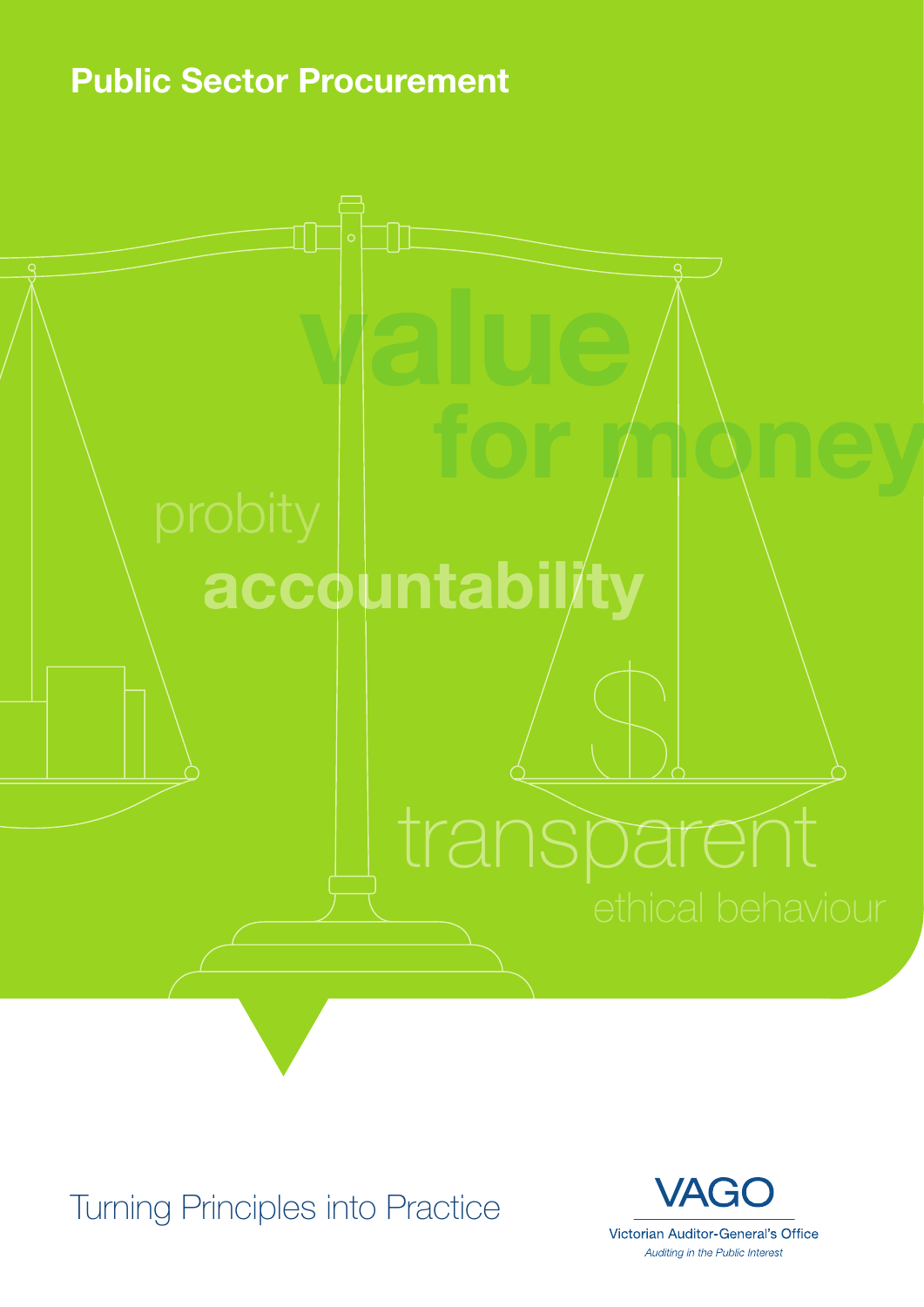

### Public Sector Procurement: Turning Principles into Practice

Ordered to be printed

VICTORIAN<br>GOVERNMENT PRINTER October 2007

PP No 50, Session 2006-07, tabled with New Ticketing System Tender

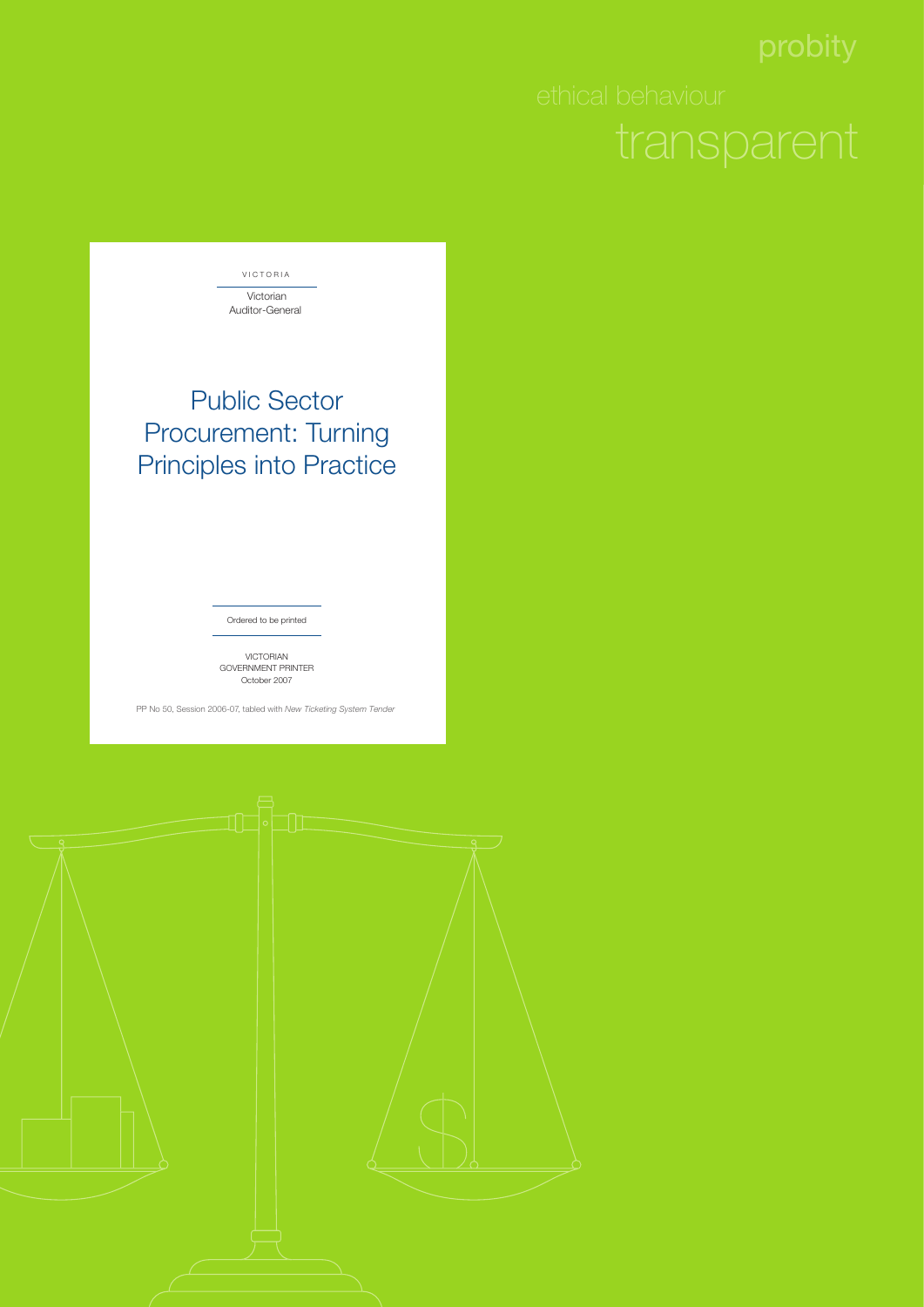### **Foreword**

Every year, Victoria's public sector agencies spend billions of dollars on purchasing goods, services and assets. These purchases have an enormous impact on the delivery of programs and services. Given the importance of procurement, it is crucial that it is well conducted.

This guide, *Public Sector Procurement: Turning Principles into Practice*, is a practical resource to help agencies assess and improve their procurement activities. The guide provides an overview of the principles underpinning how procurement should be carried out, the phases of the procurement cycle, the aims of each phase and the key steps involved. It also identifies areas of good practice and the important documentation for each procurement phase.

The guide draws on the Victorian Auditor-General's Office's environmental scanning, audit planning and performance audit work, and emphasises areas for particular improvement that have been identified in previous audits. The guide should be read in conjunction with the guidance materials issued by the Department of Treasury and Finance, other Victorian Government departments and the Victorian Government Purchasing Board.

I trust that users of the guide will find it a useful resource that helps to further improve the standard of procurement in Victoria.

)<br>eum

DDR PEARSON *Auditor-General*

October 2007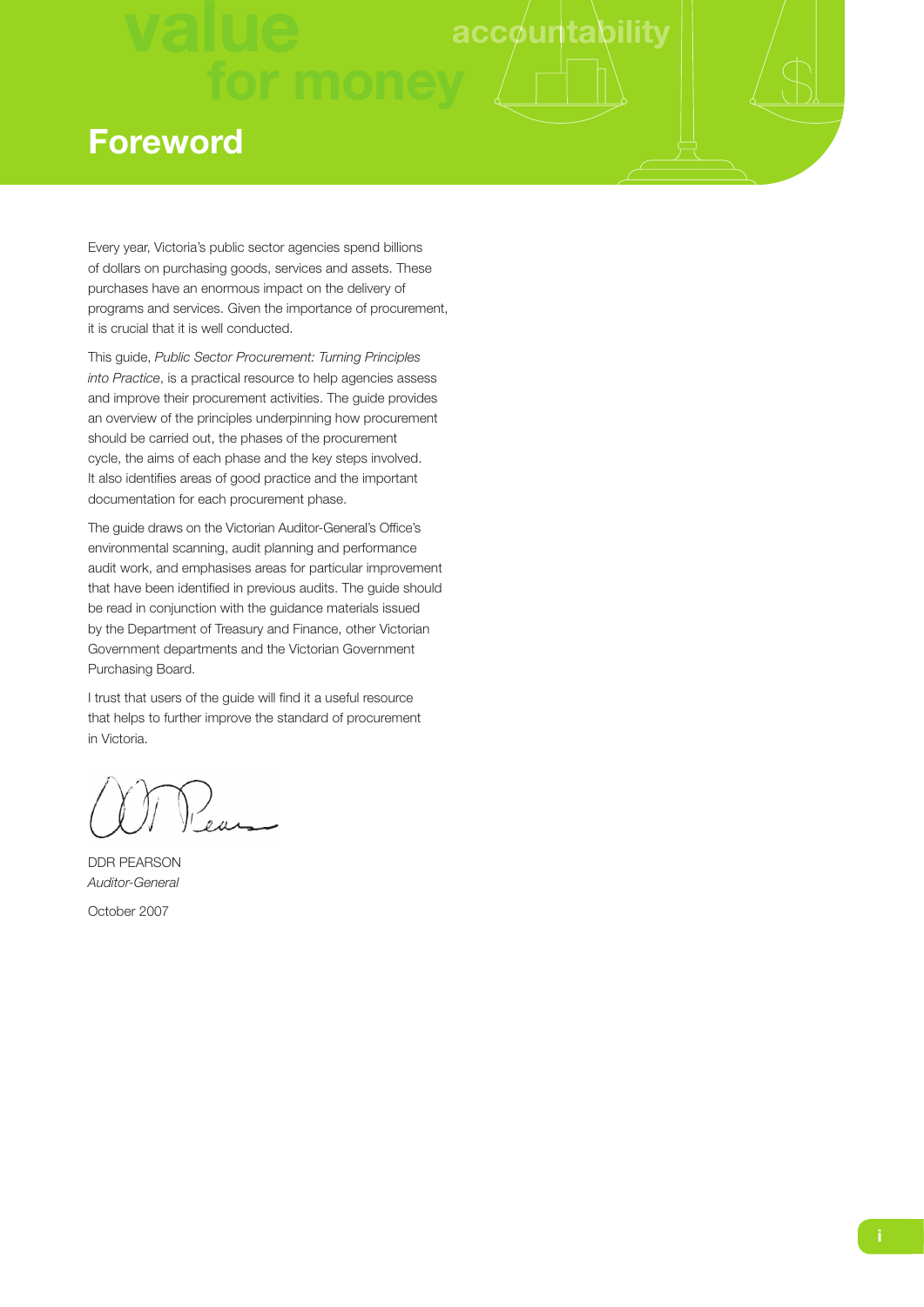### **Contents**

| Foreword                                             |    |
|------------------------------------------------------|----|
|                                                      |    |
| 1. Introduction                                      | 1  |
| Purpose of the guide                                 | 1  |
| Structure of the guide                               | 2  |
| 2. Guiding principles for procurement                | 3  |
| Value-for-money                                      | 3  |
| Open and fair competition                            | 3  |
| Risk management                                      | 3  |
| Transparency                                         | 3  |
| Probity                                              | 3  |
| Accountability                                       | 3  |
| <b>Ethical behaviour</b>                             | 3  |
| 3. The procurement process                           | 4  |
| Introduction                                         | 4  |
| Factors that influence the procurement approach      | 4  |
| Innovation in procurement                            | 5  |
| Good practice tips                                   | 5  |
| Maintaining the evidence trail                       | 5  |
| 4. Large and complex procurement                     | 6  |
| Good practice tips                                   | 6  |
| Phase 1: Plan the procurement                        | 8  |
| Phase 2: Implement the procurement approach          | 12 |
| Phase 3: Monitor and evaluate contractor performance | 18 |
| Phase 4: Evaluate and improve procurement processes  | 21 |
| Routine procurement<br>5.                            | 23 |
| Good practice tips                                   | 23 |
| Phase 1: Plan the procurement                        | 24 |
| Phase 2: Implement the procurement approach          | 26 |
| Phase 3: Monitor and evaluate contractor performance | 28 |
| Phase 4: Evaluate and improve procurement processes  | 30 |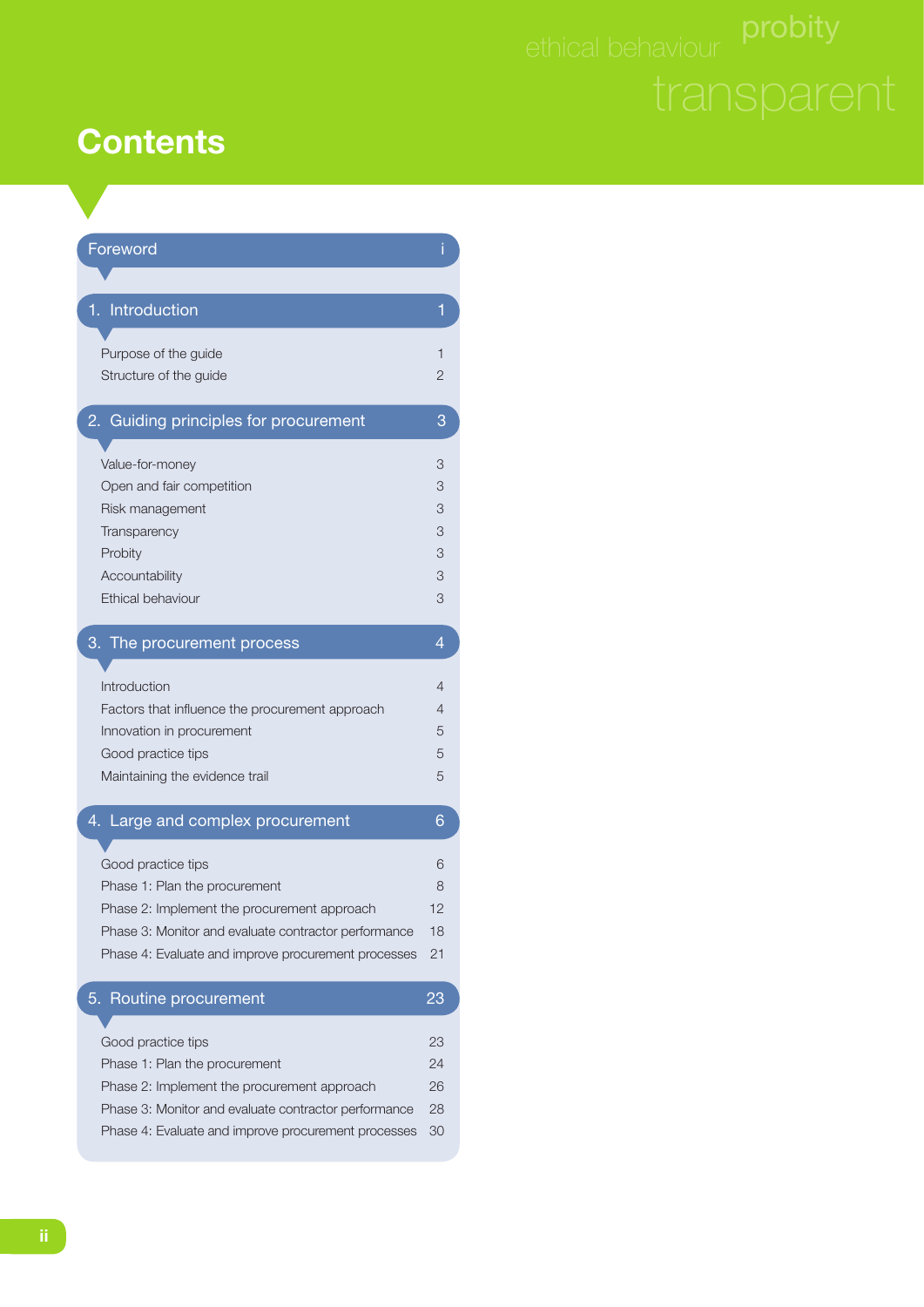### **value accountability 1 Introduction**

It is important that procurement by public sector agencies is well conducted, given the significant volume of the outlays involved, and the impact of purchasing on the delivery of government programs and services, and the achievement of government outcomes.

Poor procurement practices give rise to several types of risk. For example:

- the process may not be fair or transparent
- there may be inadequate competition, leading to less value-for-money for the Government and the community
- suppliers and agencies may face unnecessary costs from poorly managed processes
- the process, and the subsequent management of the purchase, may fail so thoroughly that the goods and services or projects are not provided at all.

To mitigate these risks, staff involved in public sector procurement need to be appropriately trained and supported to carry out their responsibilities effectively.

#### **Purpose of the guide**

*Public Sector Procurement: Turning Principles into Practice* (the good practice guide) has been developed to assist Victorian public sector agencies with their procurement activities. It is based on our past performance audit work, and in particular on the following recent audits:

- *Government Advertising*, September 2006
- *Contracting and Tendering Practices in Selected Agencies*, June 2007
- *New Ticketing System Tender*, October 2007.

In developing this guide, we also drew upon the Victorian Auditor-General's Office's (VAGO) environmental scanning and audit planning work and referred to good practice guides and audit reports from other jurisdictions, procurement policies of the Victorian Government Purchasing Board (VGPB), procurement guidance issued by the Department of Treasury and Finance (DTF), Partnerships Victoria guidance relating to public-private partnerships, and the Victorian Government's Gateway Review Process.

This good practice guide does not replace the VGPB procurement policies or DTF guidance statements which include the *Strategic Sourcing in the Victorian Government Better Planning Smarter Practices, Better Procurement Outcomes* package issued in June 2006, comprising:

- *VGPB Policy: State Purchase Contracts (SPCs)*
- *VGPB Policy: Strategic Sourcing (Strategic Contracting and Category Management)*
- *VGPB Policy: Conduct of Commercial Engagements in Government*
- *Good Practice Guidelines: Developing a State Purchase Contract Business Case*
- *Good Practice Guidelines (draft): Category Management*
- *Good Practice Guidelines: Conduct of Commercial Engagements in Government*
- *Information Paper: Practitioners' Guide to Strategic Procurement (non-SPCs)*

and a range of tools and templates, including standard form contracts and tender documentation.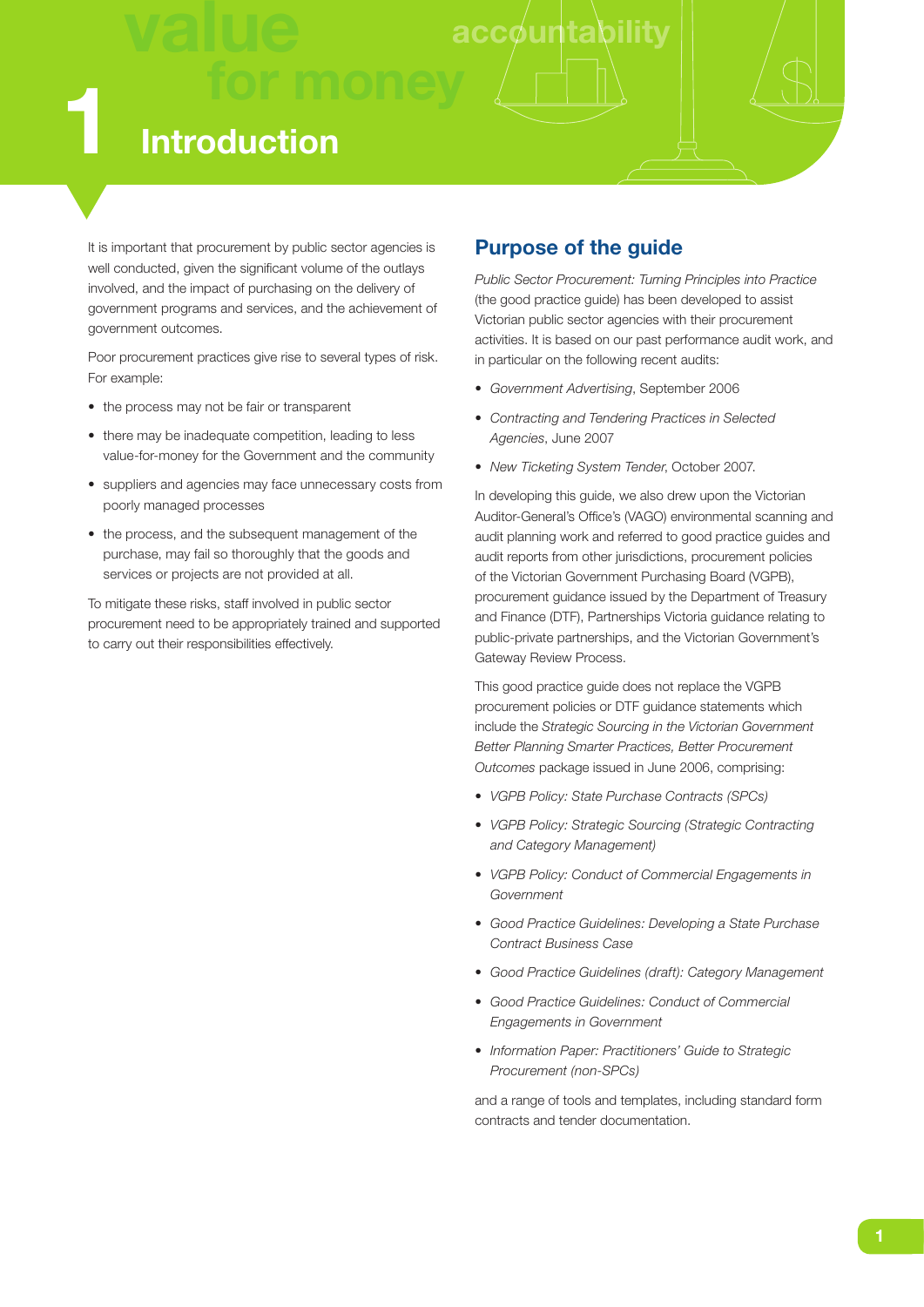Compliance with VGPB policies is mandatory for all government departments, Victoria Police, VAGO, the Office of Public Prosecutions, the Office of the Chief Commissioner of Police, the Office of the Ombudsman, the Office of Police Integrity, the Essential Services Commission, the Office of the Victorian Privacy Commissioner, the Office of the Commissioner for Environmental Sustainability, the Office of the Legal Services Commissioner, the State Services Authority, the Office of the Special Investigations Monitor and the Victorian Electoral Commission<sup>1</sup>.

Similarly, this VAGO good practice guide does not replace procurement manuals or policies and guidance statements of other agencies; policy and guidance relating to specific procurement activities, e.g. tendering and contractual provisions for public construction (the *Project Development and Construction Management Act 1994* (PDCM Act), and Ministerial Directions Nos 1 and 2) and public-private partnerships (Partnerships Victoria); or the Gateway Review Process.

This guide does not attempt to cover every step required in every type of procurement activity. Rather, it seeks to articulate good practice in the major phases of procurement, and encourages those involved to consider the way in which procurement principles should influence practice.

The elements of good practice articulated in the guide and applied in recent performance audits will inform future audits conducted by VAGO.

#### **Structure of the guide**

This guide:

- provides an overview of the principles underpinning how procurement should be carried out in the Victorian public sector (Part 2)
- describes the phases of the procurement cycle, the aims of each phase and the key steps involved (Part 3)
- identifies good practices associated with each key step (Parts 4 and 5)
- suggests documentation necessary for each phase of the procurement process (Parts 4 and 5).

The guide distinguishes between large and complex procurement (Part 4) and routine procurement (Part 5), recognising that although the key steps are the same, there is variation in the formality and detail of the documentation, given the different level of risk and complexity that each involves.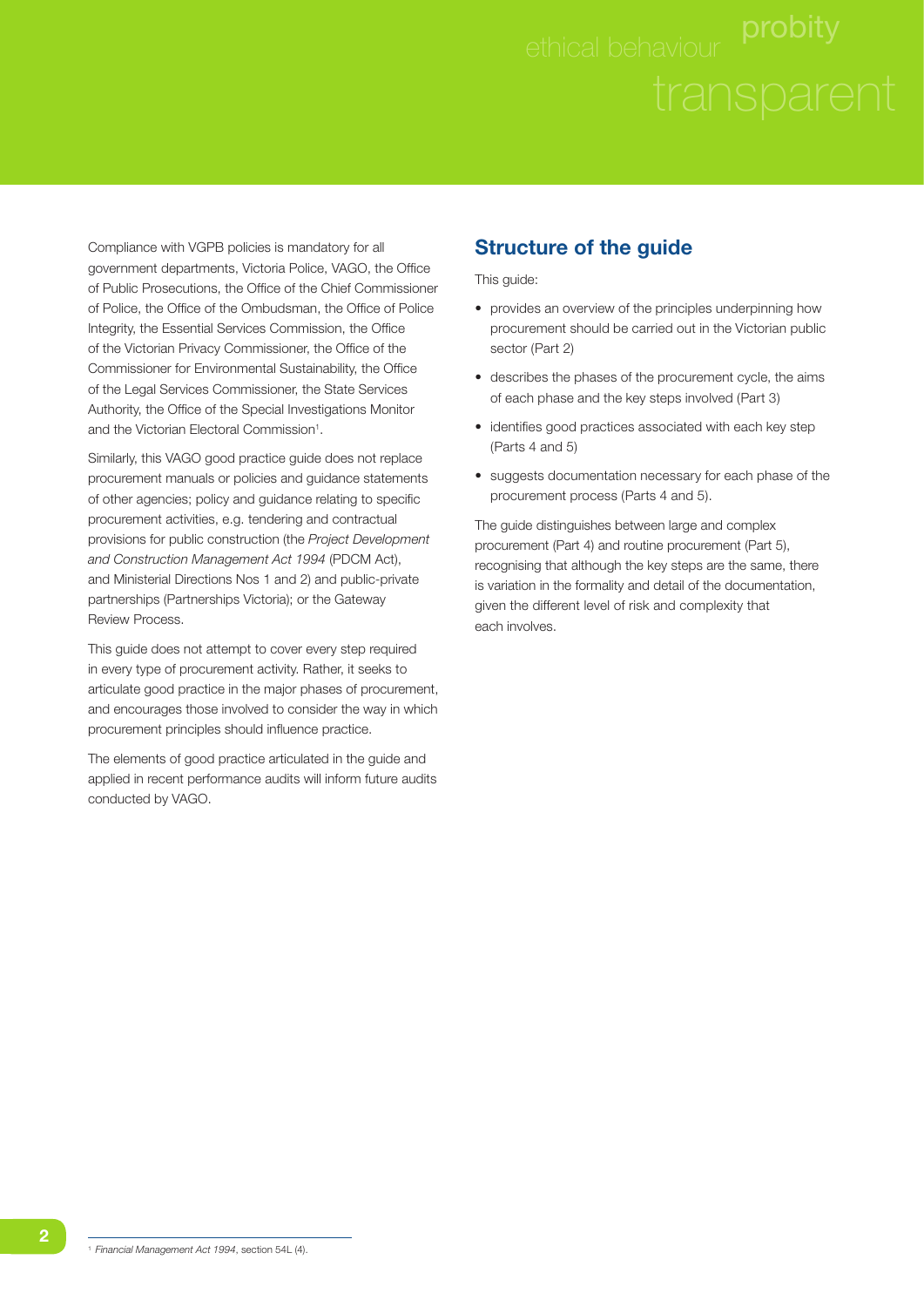**accountability** 

### **2 Guiding principles for procurement**

A number of principles should guide how procurement is carried out in the Victorian public sector, regardless of what is being procured or the procurement approach being used. The principles outlined in this part of the guide apply to all procurement-related activities, i.e. through the whole procurement life cycle from planning to completion. These principles underpin the guidance provided throughout the guide.

#### **Value-for-money**

Achieving value-for-money is the principal objective of public sector procurement. Value-for-money represents the optimum combination of quality, quantity, risk, timeliness and cost, and should be determined on a whole-of-contract and whole-of-asset-life basis.

#### **Open and fair competition**

To ensure competition is open and fair, a range of suppliers should be encouraged to bid to provide goods and services to public sector agencies, or to deliver public construction projects. Consistent with the values expressed in the *Public Administration Act 2004*<sup>2</sup> , potential bidders and tenders must be treated in a fair, consistent and even-handed way. The same information should be provided to all potential bidders, and security and confidentiality of competitive information and documentation must be respected. The market forces exerted where competition is open and fair are instrumental in achieving value-for-money.

#### **Risk management**

All procurement involves a degree of risk. The management of risk is relevant to all phases in the procurement cycle, and relates to both the procurement process, and to the nature of what is being procured. Effective risk management involves the identification of risks, their assessment (i.e. assessing the likelihood of occurrence and magnitude of risks), and mitigation. It also includes the allocation of responsibility for managing the risks, and for their ongoing monitoring and control.

#### **Transparency**

Appropriate record keeping is an important element in achieving transparency. Supporting documentation should be created, and maintained, to enable scrutiny of decisions taken and to demonstrate the application of the guiding procurement principles and compliance with established requirements.

#### **Probity**

Probity in procurement relates to the fairness, impartiality and integrity of the process. Consistency in the treatment of, and interaction with, potential suppliers is important in ensuring probity standards are met. Probity is also critical in achieving value-for-money. Potential suppliers may choose not to participate in tenders if they doubt the fairness or impartiality of the process. This diminishes the range of solutions available and the competitiveness of the bids.

Self-evidently, probity issues should be considered throughout all phases of the procurement cycle. As newer, more innovative approaches to procurement are adopted, public sector agencies need to ensure that the probity of their procurement processes is maintained.

#### **Accountability**

Public sector accountability requires those entrusted with public resources to work to clear objectives in a transparent manner, accept responsibility for their decisions and actions, seek to achieve the best use of resources and submit themselves to appropriate scrutiny. All personnel involved in procurement need to have a clear understanding of these aspects.

#### **Ethical behaviour**

The *Code of Conduct for Victorian Public Sector Employees* requires all public sector employees to model their behaviours based on the public sector values and at all times to act in an ethical manner. Ethical behaviour encompasses the concepts of honesty, integrity, probity, diligence, fairness, trust, respect and consistency. Ethical behaviour includes avoiding conflicts of interest and avoiding improper use of an individual's position, and is an important principle for public sector procurement.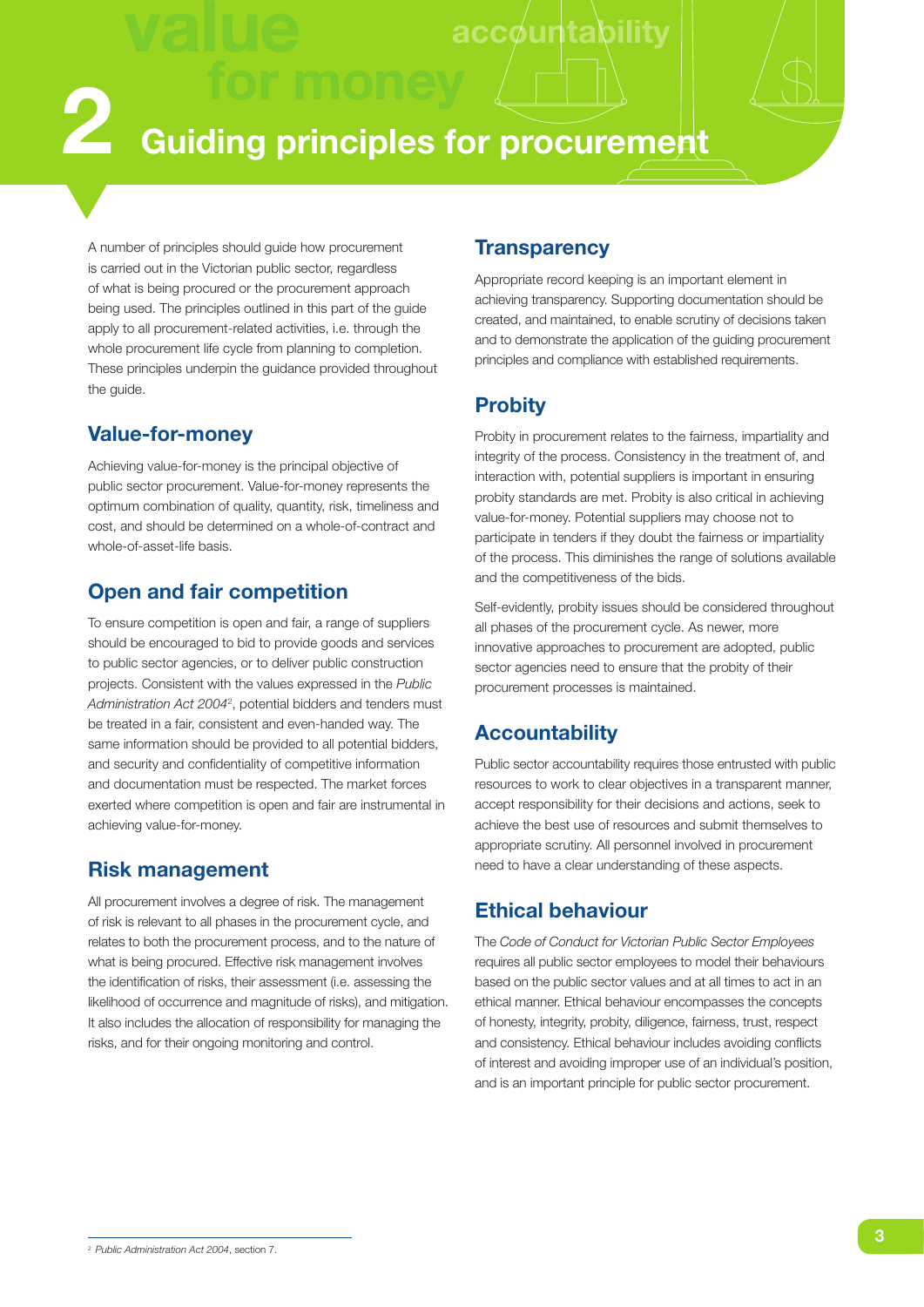### **The procurement process 3**

#### **Introduction**

The procurement process encompasses the point at which an agency identifies the need to purchase a product, service or asset; seeking and evaluating bids; awarding a contract; managing and monitoring the delivery of, and payment for, the thing being procured; and reviewing the procurement post-delivery.

The procurement process can be broken down into the following phases:

- Phase 1 Plan the procurement
- Phase 2 Implement the procurement approach
- Phase 3 Monitor and evaluate contractor performance
- Phase 4 Evaluate and improve procurement processes.

Figure 3A provides an outline of the phases of the procurement process.

#### **Figure 3A**

#### **PHASES OF THE PROCUREMENT PROCESS**

**PHASE 1** Plan the procurement

**PHASE 2** Implement the procurement approach

> **PHASE 3** Monitor and evaluate contractor performance

**PHASE 4** Evaluate and improve procurement processes

Source: Victorian Auditor-General's Office.

#### **Factors that influence the procurement approach**

While all procurement should follow these four basic phases, the way each phase is conducted can vary for any particular procurement exercise, depending on a number of factors. The procurement approach adopted is usually guided by the value or the scale of the procurement. The Victorian Government Purchasing Board (VGPB) and the Department of Sustainability and Environment, respectively, have established thresholds for the procurement of goods and services, and for public construction projects.

Other factors that affect the procurement approach include:

- the nature of the item being procured, e.g. capital projects requiring a design response may include a protracted period during which potential suppliers are required to move through a staged procurement process
- the complexity of the procurement, e.g. where multiple parties are involved in negotiating aspects such as financing and risk-sharing arrangements
- whether the need for the item being procured is critical to service delivery by an agency, e.g. major information technology projects as well as infrastructure services which form part of the core business of the agency
- whether there are time constraints on the delivery of a product or service which mean the procurement needs to take place quickly
- the level of risk associated with the procurement, e.g. a project that presents a high-risk to the public requires more detailed documentation than procurement of general stationery items
- the cost of subsequent purchases that may rely on the successful outcome of the current procurement exercise, e.g. an agency may engage an architect to design a public facility and specify the functionality requirements. Tenders may later be called for construction of the facility
- the maturity or size of the market, e.g. the market for a particular expert service may be small and specialised, thereby limiting the number of potential suppliers.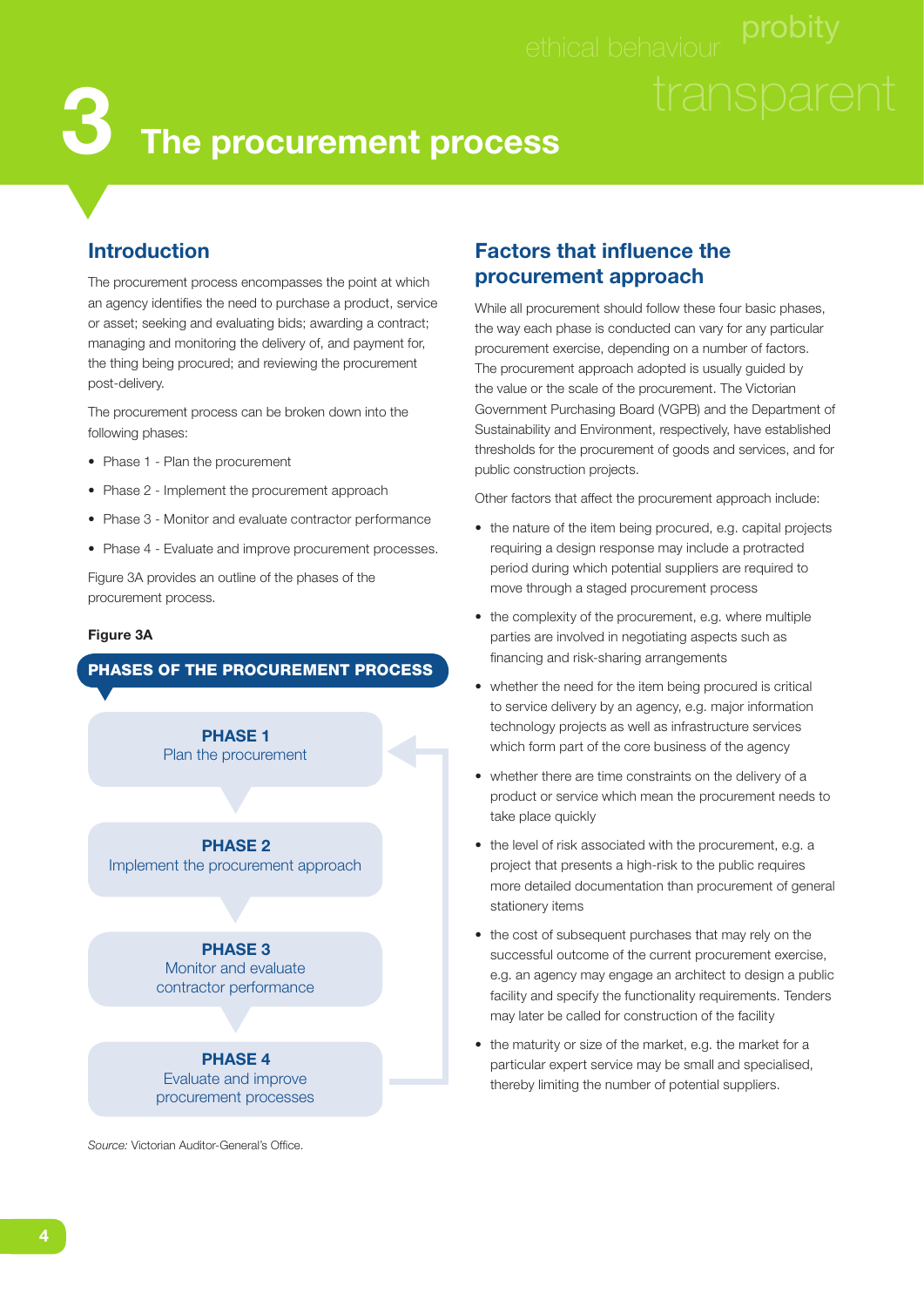Each procurement exercise should be conducted so that each supplier's need to minimise the cost of competing for the procurement opportunity, and ultimately providing the goods, service or asset is balanced against the public sector agency's need to ensure that probity standards are maintained, and that value-for-money is achieved. The need for predictable, streamlined procurement processes, and the need to provide conditions attractive to potential suppliers, place a responsibility on public sector agencies to review their practices and to remove unnecessary steps, while still protecting the integrity of the process.

#### **Innovation in procurement**

Procurement for large and complex projects has been an area of considerable innovation over the past decade. Public-private partnerships have emerged as a procurement option and traditional 'sealed bid' tendering has given way to more interactive and flexible approaches, designed to enhance value-for-money. Features of more innovative tendering include:

- the procurer retaining flexibility with respect to the number of tendering stages
- flexibility with respect to the timing for closing of bids and contractual close, including retaining the option to accept further 'best and final offers' after initial 'best and final offers' have been received, and after a previously announced closing date
- requiring multiple bidders to enter detailed contractual and legal discussions with the tendering agency, in parallel with each other
- partial acceptance of proposals, e.g. acceptance of design components of a tender.

These and other innovative approaches provide a more 'commercial' approach to public sector procurement. While they can be desirable in enhancing value-for-money, they require greater vigilance in respect of tender planning and governance, and to probity arrangements, so that the integrity of the procurement is maintained and optimal sharing of risk is achieved.

#### **Good practice tips**

Part 4 of this good practice guide describes the key steps and areas of good practice for large and complex procurement. Part 5 outlines the equivalent elements for routine procurement. Figure 3B shows some good practice tips to consider whatever type of procurement is involved and whichever approach is used.

#### **Figure 3B**

#### **GOOD PRACTICE TIPS**

- Achieving value-for-money while maintaining process integrity is the ultimate goal of procurement.
- The same basic principles apply to routine procurement and large or complex procurement.
- Personnel involved in procurement should familiarise themselves with the Victorian Government Purchasing Board requirements and other relevant procurement requirements.
- Agency-specific procurement guidance material should align with whole-of-government procurement rules.
- Take steps to understand the market, including the number of potential suppliers and the best way to present the procurement to the market.
- Procurement contracts should be actively managed throughout their life.
- Social, economic and environmental considerations (the 'triple bottom line') are relevant to procurement and can be reflected in the tender requirements and evaluation criteria.
- The management of risk should be an integral part of all aspects of procurement.
- Capturing performance data about the procurement process is important to support innovation.
- Good procurement practice should be a core part of every organisation's goals and priorities.

Source: Victorian Auditor-General's Office.

#### **Maintaining the evidence trail**

Parts 4 and 5 of the good practice guide discuss the types of documentation that need to be prepared and retained for procurement. Retaining sufficient and appropriate documentation facilitates independent scrutiny, and the capturing of lessons learnt. **This is a key area for**  improvement identified from past audits.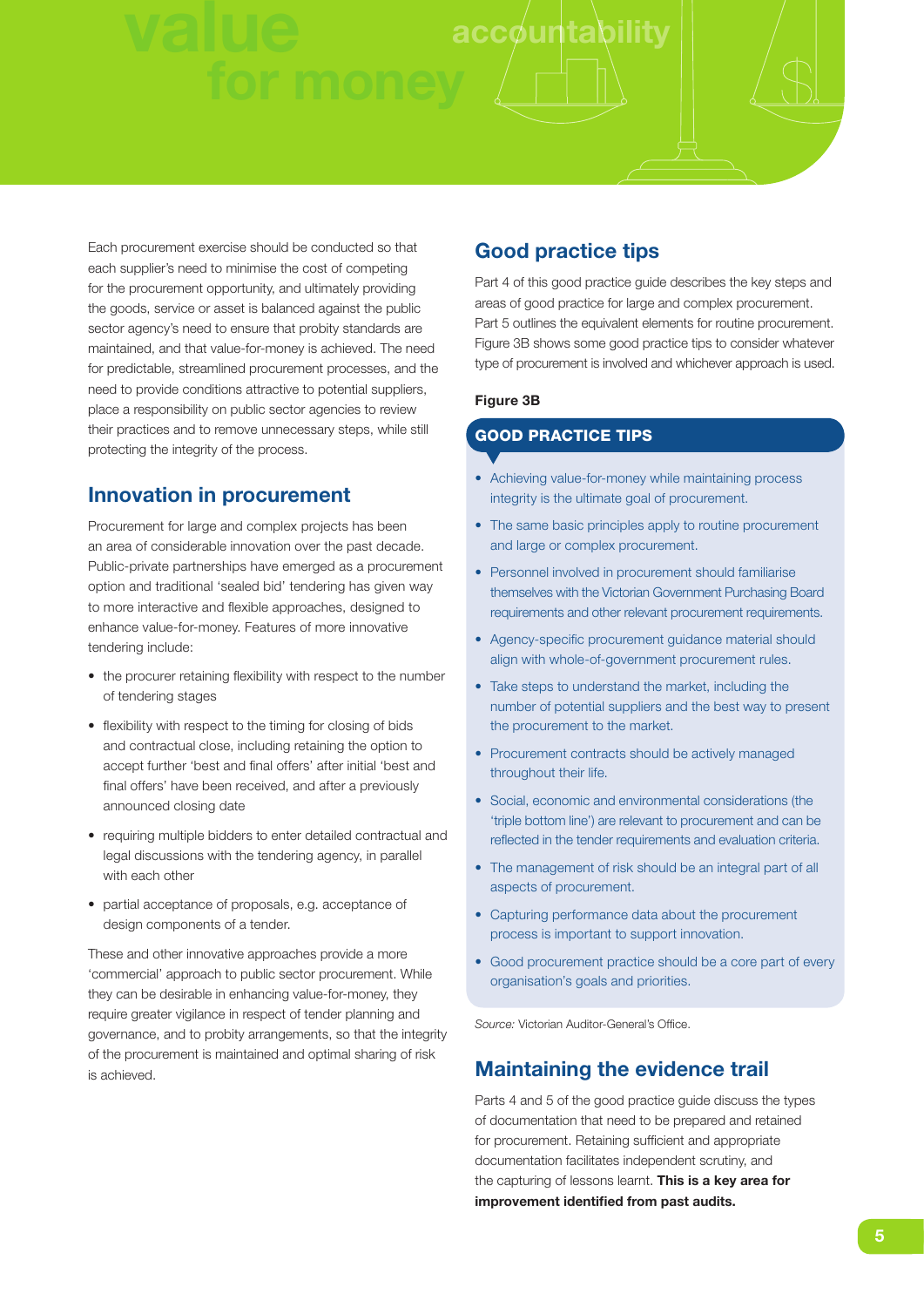This Part of the guide is about good practice for large and complex procurement. This type of procurement may:

- involve multiple contracts for a wide variety of goods and services from numerous suppliers
- present considerable risk associated with the procurement process itself, as well as with the goods, services or assets being delivered
- be critical to the delivery of key programs, services or facilities.

While the value of the procurement may be relevant to the level of complexity, this is not always the case. It is possible, for example, for large-value purchases to be relatively routine, straight-forward, repeated regularly, and to have low levels of risk. Conversely, a relatively low-value purchase may form the foundation for delivery of critical high-risk services, or provide the basis for future, much larger purchases and, therefore, inherently attract more risk.

#### **Good practice tips**

The documentation discussed in this part of the good practice quide is extensive. This reflects the extra rigour expected for large and complex procurement, due to its relatively high level of risk. Nevertheless, not all of the documents need to be produced separately. In some circumstances, some of the documents may not be required at all. The overarching principles are that the procurement process is rigorous, that the matters identified in this part of the guide have been considered during the procurement exercise, and that agencies can demonstrate the basis of their decisions and provide evidence that the principles identified in Part 2 have been applied.

A number of good practice tips to consider when undertaking large and complex procurement are presented in Figure 4A. These are based on lessons from recent audits of major project procurement.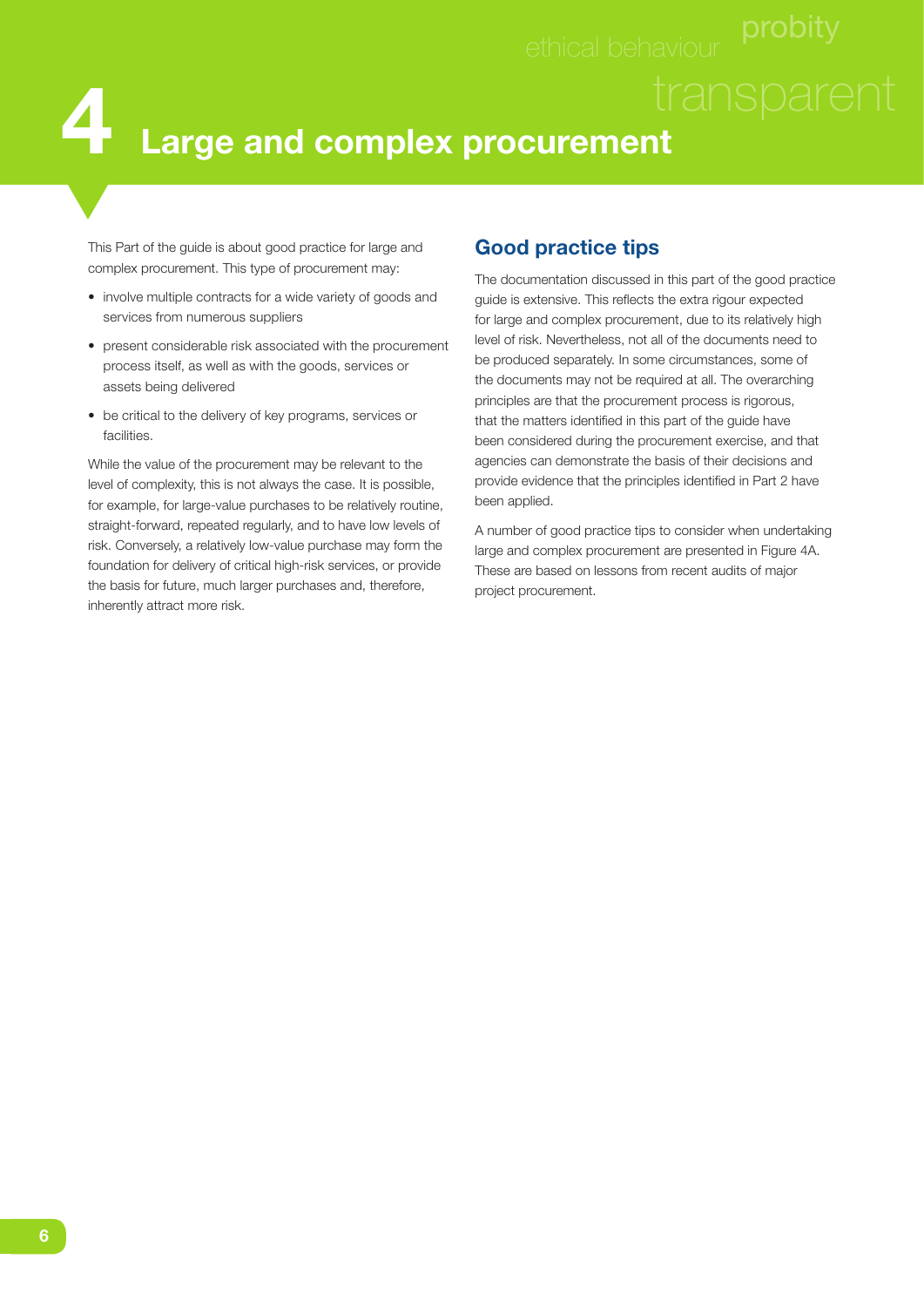#### **Figure 4A**

#### **GOOD PRACTICE TIPS FOR LARGE AND COMPLEX PROCUREMENT**

- Understanding what an agency needs to procure is often neglected; it warrants a significant investment of time and resources.
- Pay close attention to the institutional forms of the procuring agency. Institutional structure, roles and governance can have a significant impact on the efficiency and effectiveness of the procurement.
- Agencies undertaking major tenders should consider including a procurement specialist or project management specialist on the agency's board.
- The commitment and involvement of senior management in procurement is critical in ensuring that it is afforded sufficient priority and recognised as an important business activity.
- Pay close attention to the applicable probity requirements. Seek advice, and consult the guides and codes prepared by the Department of Treasury and Finance and the State Services Authority.
- Agencies managing major tenders should make use of their audit committee in gaining assurance about the integrity of the tender process.
- The quality requirements should reflect minimum functional requirements and be clear.

Source: Victorian Auditor-General's Office.

- The procurement should be advertised widely to maximise the number of potential bidders.
- A reserve price, in the form of a public sector comparator or a benchmark price/quality/risk combination should be used in the tender as an active competitive tool, particularly when the number of potential tenderers is small.
- Interactive negotiations can improve tenders and value-for-money, as can taking more than one tender into detailed negotiations.
- Competitive tension should be maintained in the tender until the solution's key parameters (price, quality and risk allocation) are locked in.
- The procurer should consider publishing a value-for-money statement that sets out the aspects of the procurement approach that will drive the achievement of value-for-money.
- A key risk area in procurement is the failure to adequately monitor contractor performance. 'Taking your eye off the ball' once the contract is signed poses major risks for successful procurement. Procurement contracts should be actively managed throughout their life.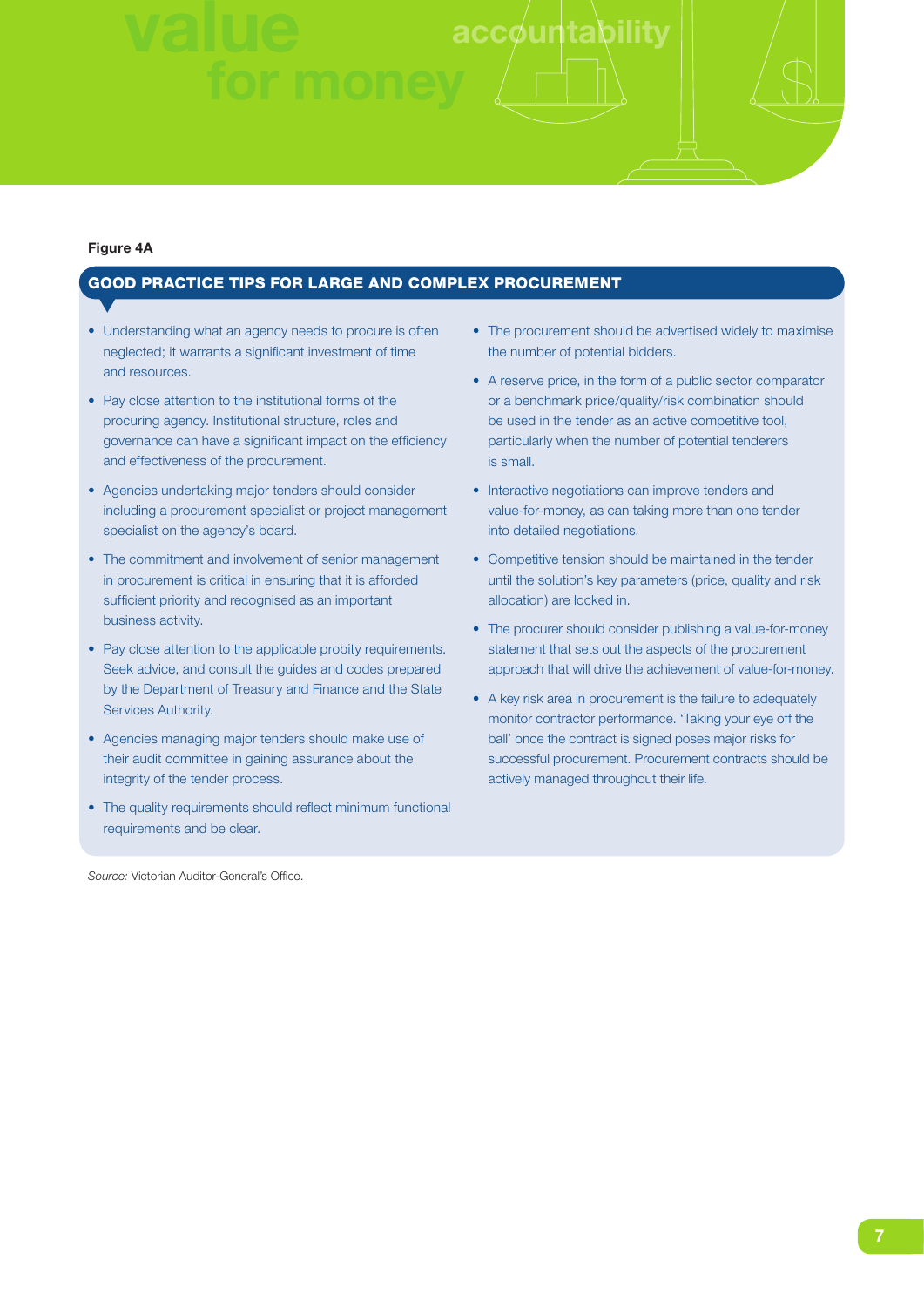### **PHASE 1: Plan the procurement**

The aims, key steps and suggested documentation for Phase 1 of the procurement process, *Plan the procurement*, are summarised in Figure 4B.

#### **Figure 4B**

#### **PHASE 1: PLAN THE PROCUREMENT**

#### **AIMS**

- To ensure that the goods, services and assets being procured meet the business need.
- To ensure that procurement policies are followed and that a successful value-for-money outcome is achieved.
- To protect the integrity of the procurement process by articulating how the procurement will comply with government requirements.
- To manage the risks associated with the procurement.

#### **KEY STEPS**

- Identify what needs to be procured
- Specify the requirement
- Develop the procurement strategy

Source: Victorian Auditor-General's Office.

#### **DOCUMENTATION**

- Documentation identifying need (e.g. policy documents, business plan)
- Market analysis
- Business case
- Specification/requirements documentation
- Specification/requirements check
- Exemption from tendering documentation
- Procurement authorisation
- Procurement conduct plan
- Strategic procurement plan
- Probity advice
- Probity plan
- Contract management plan
- Risk management plan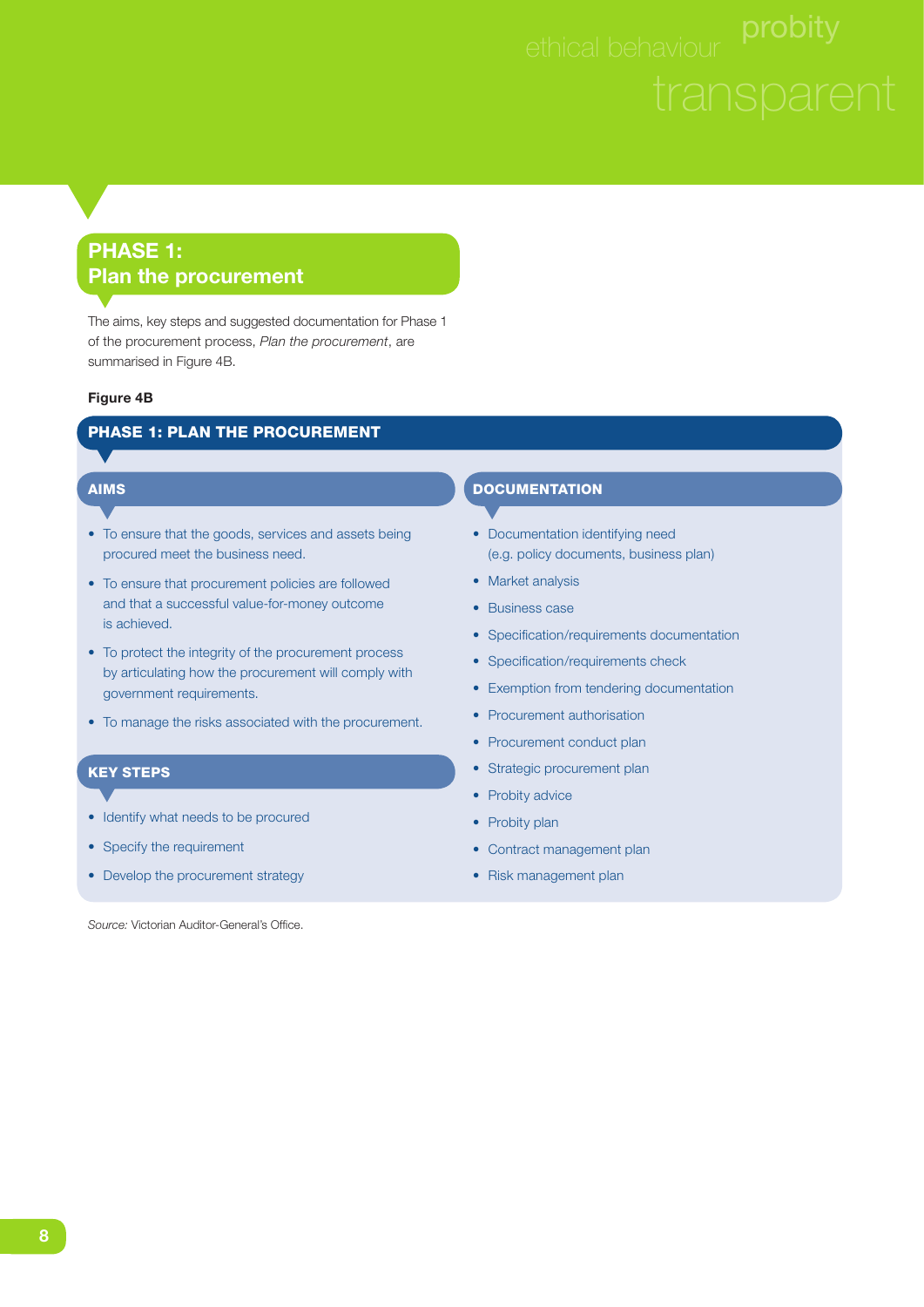

#### Good practice

- **Identifying the business need.** The business need may arise from a number of sources including:
	- a government policy decision
	- a management decision reflected in the business plan of an agency or business unit
	- the need to continue to provide a service
	- the approaching expiry of an existing contract. *(Documentation identifying need)*
- **Identifying the goods, services or assets to be procured** to meet the business need.
- **Analysing the supply market** to determine if the items to be procured are available, to gain a thorough understanding of the range and pricing of items that may meet the business need, and to identify a range of viable procurement options (i.e. in-house, fully/partially outsourced).

 Develop an understanding of the range of suppliers in the market, and the factors driving conditions in the supply market and how they may affect the procurement. This is useful when developing specifications/requirements and in determining the tender strategy to encourage optimal participation and the achievement of value-for-money. *(Market analysis)*

• **Preparing an unambiguous, evidence-based**  assessment of the costs, benefits and risks associated with each procurement option. The business case should clearly identify any assumptions made and provide clear evidence of the basis for those assumptions.

 The Department of Treasury and Finance's (DTF's) *Good Practice Guidelines: Developing a State Purchase Contract Business Case* provides guidance for developing a business case for goods and services<sup>3</sup>.

 The Partnerships Victoria *Practitioners' Guide*<sup>4</sup> outlines the content of a business case for a public-private partnership. Development of a public sector comparator (PSC) is recommended to enable an agency to make an internal commitment to a major infrastructure project. According to the practitioners' guide '*the PSC estimates the hypothetical risk-adjusted cost if a project were to be fi nanced, owned and implemented by government*', and '*a preliminary PSC should be used for a decision in principle by a department or agency to internally commit to a major infrastructure delivery*'. The Partnerships Victoria *Public Sector Comparator Technical Note* provides details about the role of the PSC in the procurement process5 . *(Business case)*

• **Identifying whether the procurement process is subject to the Gateway Review Process and complying with the processes required**<sup>6</sup> . If subject to the Gateway Review, *Gateway Review 1 – Strategic Assessment* (of the service need) and *Gateway Review 2 – Business Case* will apply to this key step.

### **Key step: Specify the requirement**

#### Good practice

• **Describing clearly what needs to be procured** is an essential part of effective procurement. To encourage innovative bids and better value-for-money, consideration should be given to specifying outputs, solutions or outcomes rather than detailed inputs. It may be useful to engage an external consultant to provide technical expertise to help define the requirements.

Further guidance about preparing a specification can be found in DTF's Specification Writing Best Practice Advice<sup>7</sup>. *(Specifi cation/requirements documentation)*

• **Conducting an independent check of the**  specification/requirements documentation to ensure that it reflects the needs identified in the business case, and is both affordable and technically feasible. *(Specification/requirements check)* 

<sup>3</sup> DTF's *Good Practice Guidelines: Developing a State Purchase Contract Business Case* can be found at <www.vgpb.vic.gov.au>.

<sup>4</sup> Partnerships Victoria, *Practitioners' Guide*, DTF, Victoria, June 2001.

<sup>&</sup>lt;sup>5</sup> Partnerships Victoria, *Public Sector Comparator Technical Note, Guidance Material*, DTF, Victoria, June 2001.

<sup>6</sup> Further information about the Gateway Review Process can be found at <www.gatewayreview.dtf.vic.gov.au>.

<sup>7</sup> DTF's *Specifi cation Writing Best Practice Advice* can be found at <www.vgpb.vic.gov.au>.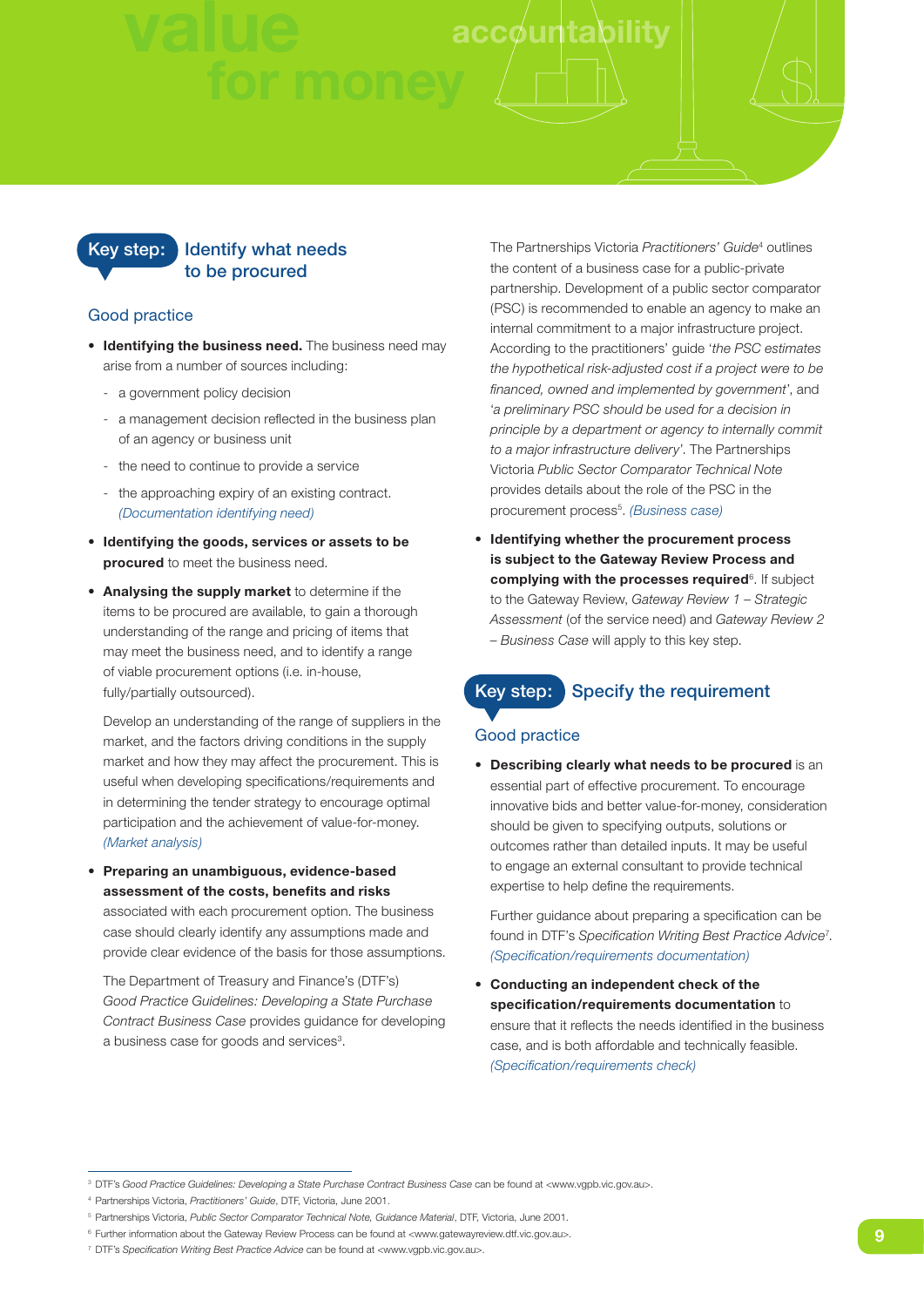#### **Key step: Develop the procurement strategy**

#### Good practice

- **Identifying the relevant procurement rules and requirements**, e.g. the Victorian Government Purchasing Board (VGPB) requirements for goods and services, *Project Development and Construction Management Act 1994* (PDCM Act) for construction-related projects, Partnerships Victoria for public-private partnerships to deliver public infrastructure and related services, and agency-specific procurement policy and guidance material.
- **Determining how the desired procurement outcome can be best obtained**, e.g. through public tender. Several approaches to tendering exist. Examples include:
	- **Multi-stage tender:** A two-stage process involving an Expression of Interest (EOI) followed by a Request for Tender (RFT) can be used where an agency needs to learn more about the goods, services, asset, or the market before proceeding with the RFT.

In Stage 1, an EOI is issued to find out more about the item to be procured, the market and the capability of suppliers to satisfy the procurement need.

 In Stage 2, an RFT is issued requesting potential suppliers to submit an offer for delivery of the goods, services or asset, or to propose a solution to meet the requirements.

**Interactive tender:** An interactive tender process enables active dialogue between the tendering agency and bidders. It gives bidders an opportunity to clarify and better understand the tender requirements and to propose innovations. Allowing bidders to submit revised tenders during the process can be effective in maintaining competition between bidders. This may reduce tender prices and improve tender quality. It is important to note, however, that any interactive tender process still needs to be conducted within a framework which ensures the principles of probity are adhered to.

 Partnerships Victoria has developed an *Interactive Tender Process* advisory note. It is designed to assist agencies and bidders involved in interactive tendering<sup>8</sup>.

- **Selective tender:** A selective tender process may be used where only one or a few suppliers are active in the market, or where short time frames preclude a long tender process. A selective tender process may require an exemption from applicable rules. The basis for exemption should be documented and approved by the appropriate delegate, e.g. the Department's Accredited Purchasing Unit9 . *(Exemption from tendering documentation)*
- Pre-qualification: In some instances, agencies may select a short-list of potential suppliers from a register of pre-qualified suppliers. For example, Ministerial Direction No. 1 under the PDCM Act provides for departments and public bodies to select a short-list from the Construction Supplier Register (CSR), a whole-of-government register established and maintained by the Department of Infrastructure. It lists building and construction contractors and consultants, pre-qualified as suitable for undertaking public construction and providing related consultancy services<sup>10</sup>
- **Recommending the procurement method and process**, drawing on the market analysis, responses to the EOI, and relevant government requirements. Obtain the necessary authorisations to proceed to tender, including confirmation of the availability of funds. *(Procurement authorisation)*
- **Developing a procurement conduct plan** (PCP) to guide staff involved in the procurement process. The PCP outlines the minimum standard of conduct for the process. The VGPB policy on the *Conduct of Commercial Engagements* requires a PCP for purchases over \$10 million. DTF has developed a PCP template<sup>11</sup>. *(Procurement conduct plan)*

10 Further details on the CSR can be found at <www.doi.vic.gov.au>. 11 DTF's PCP template can be found at <www.vgpb.vic.gov.au>.

<sup>8</sup> Partnerships Victoria, *Interactive Tender Process* advisory note can be found at <www.partnerships.vic.gov.au>.

<sup>9</sup> Under VGPB policy, all departments, and nominated agencies are required to establish an accredited purchasing unit (APU) to oversee tendering arrangements, and to ensure that procedures for the procurement of goods and services comply with guidelines established by the VGPB.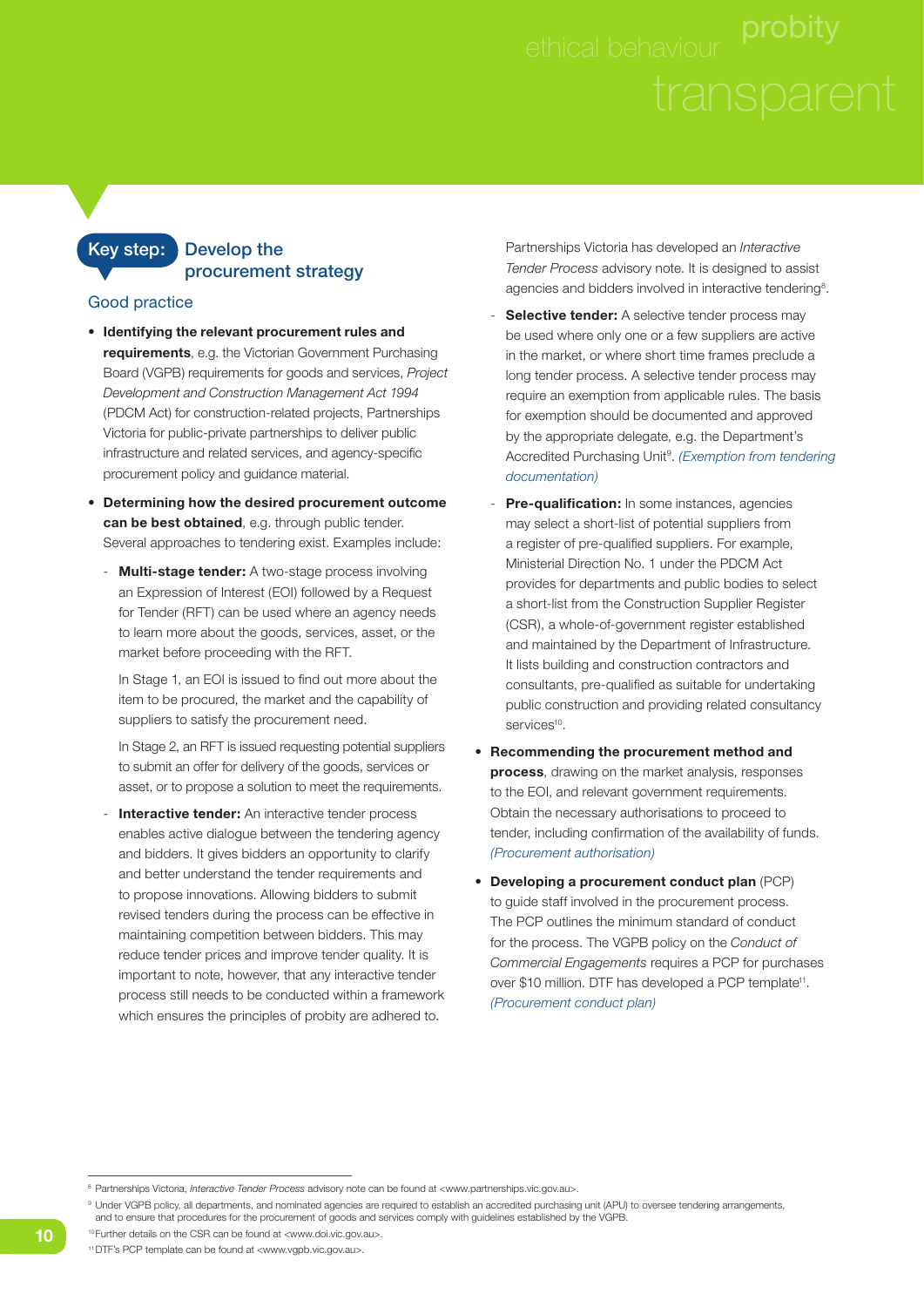- **Preparing a strategic procurement plan** that brings together the various aspects to be followed during the procurement exercise. A SPP would typically include:
	- a business case
	- the identification of procurement opportunities
	- options for achieving outcomes
	- potential partnerships and alliances
	- market capability analysis
	- details of stakeholders and internal organisational requirements
	- preliminary costs
	- risk management issues
	- performance measures.

 The VGPB policy on *Strategic Procurement Planning* requires that an SPP be prepared for procurement greater than \$10 million, and for high-risk, complex purchases. DTF has developed a SPP template to assist agencies<sup>12</sup>. *(Strategic procurement plan)*

• **Identifying the major probity issues likely to arise.** Consider probity training for staff involved in tendering. Probity advisors could be appointed to advise on appropriate action to address probity issues arising from the tender process. The level of probity oversight should be commensurate with the scale and complexity of the procurement, and the degree of probity risk.

 Under the Government's 2000 policy statement *Ensuring Openness and Probity in Victorian Government Contracts*, a government department letting a tender valued at over \$10 million is required to develop a probity plan before commencing the procurement. The probity plan is to document and explain the arrangements for ensuring that a proper process is followed throughout the procurement.

 Engagement of a probity auditor to independently scrutinise compliance with the established process and with relevant procurement requirements, and to provide assurance on the integrity of the tender process, is

 recommended for large and complex procurement. The probity auditor and probity advisor functions should be provided by different parties.

 The VGPB requires a probity auditor to be engaged for all procurements in excess of \$10 million. DTF has developed best practice advice to help establish and maintain high standards of probity in tendering activities<sup>13</sup>. *(Probity advice, probity plan)*

#### • **Developing a contract management plan** for

monitoring compliance with contract conditions. The plan should identify milestones and key deliverables/outcomes, the roles and responsibilities of the contractor and contract managers, and project performance reporting requirements.

 The Partnerships Victoria *Contract Management Guide* outlines the critical elements for successful contract management and sets out tools for managing Partnership Victoria projects<sup>14</sup>.

 The VGPB policy on *Contract Management* requires a contract management plan for high value complex procurement of goods or services. DTF has developed a *Contract Management Best Practice Advice* and template to assist agencies<sup>15</sup>. *(Contract management plan)* 

• **Identifying and assessing the potential risks** associated with the procurement, and develop risk mitigation strategies. Value-for-money is maximised by allocating risk optimally.

 Assign responsibility for managing the risks, and for identifying new risks as they emerge. The assessment should be documented and should influence how the stages of the procurement are conducted. *(Risk management plan)*

• **Gateway Review Process**16. If the procurement is subject to the Gateway Review Process, *Gateway Review 3 – Readiness for Market* will apply to this key step.

<sup>12</sup> DTF's SPP template can be found at <www.vgpb.vic.gov.au>.

<sup>13</sup> DTF's *Best Practice Advice on Probity* can be found at <www.vgpb.vic.gov.au>.

<sup>14</sup> Partnerships Victoria's *Contract Management Guide* can be found at <www.partnerships.vic.gov.au>.

<sup>15</sup> DTF's *Contract Management Best Practice Advice* can be found at <www.vgpb.vic.gov.au>.

<sup>16</sup> Further information about the Gateway Review Process can be found at <www.gatewayreview.dtf.vic.gov.au>.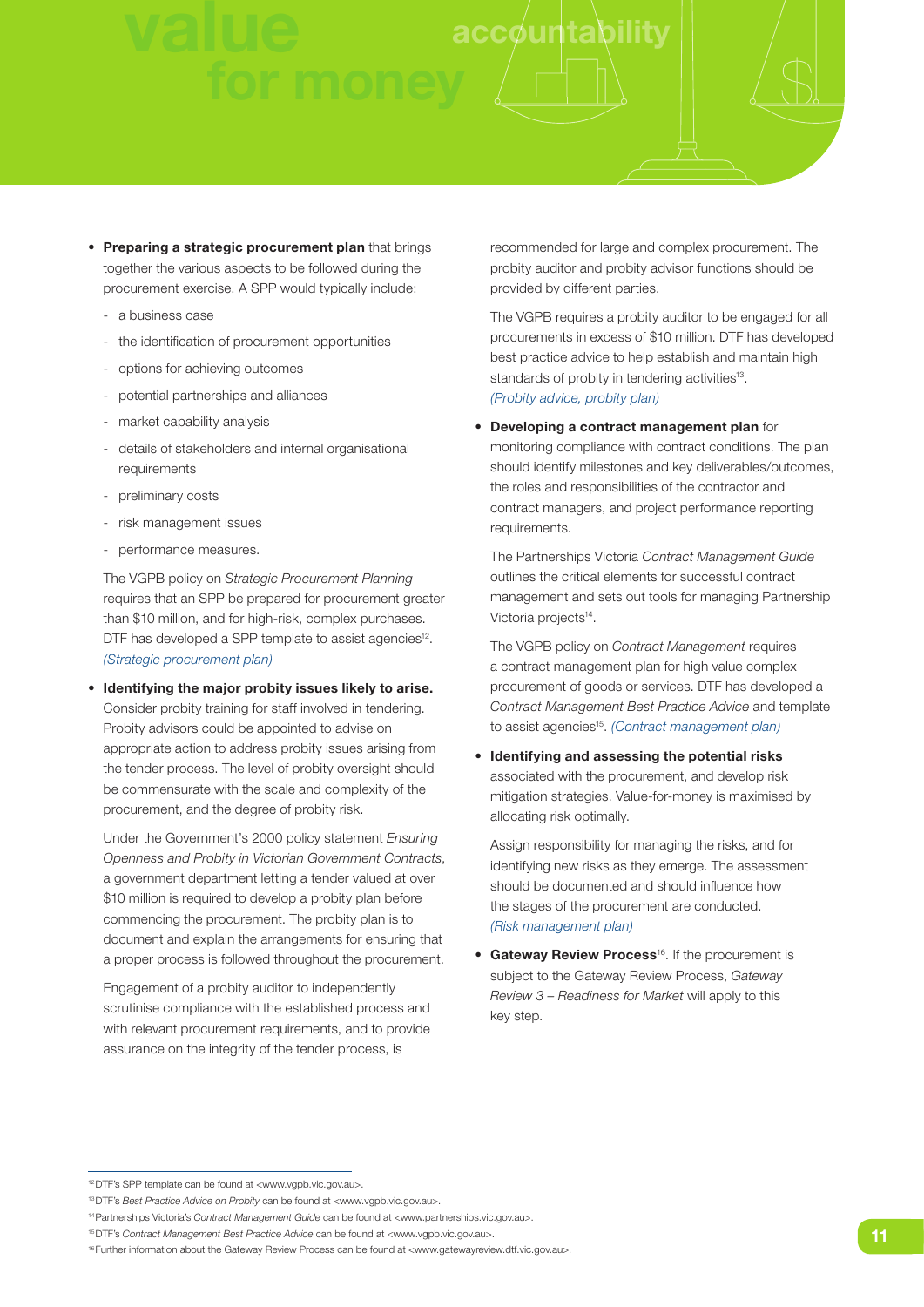#### **PHASE 2: Implement the procurement approach**

The aims, key steps and suggested documentation for Phase 2 of the procurement process, *Implement the procurement approach*, are summarised in Figure 4C.

#### **Figure 4C**

#### **PHASE 2: IMPLEMENT THE PROCUREMENT APPROACH**

#### **AIMS**

- To ensure that the successful provider delivers a value-formoney solution.
- To ensure that the successful provider is capable of providing the goods and services being acquired or delivering the facility specified.
- To ensure that the procurement process is transparent, fair and robust, and that decisions are justified and adequately documented.

#### **KEY STEPS**

- 
- Call for tenders
- Evaluate the tenders
- Negotiate the contract
- Award the contract

#### **DOCUMENTATION**

- Expression of interest
- Request for tender (RFT)
- Approval of RFT
- Cost estimate
- Tender governance documentation
- Evaluation plan
- Tender advertisement
- Record of communication between potential bidders and the agency contact person
- Record of receipt and opening of tenders
- Registered mail receipt
- Panel documentation
- Conflict of interest declarations
- Evaluation report
- Record of negotiations
- Legal advice
- Contract
- Probity auditor's report
- Approval to award the contract
- Record of advice to unsuccessful bidders
- Handover plan
- Contracts publishing system
- Project summaries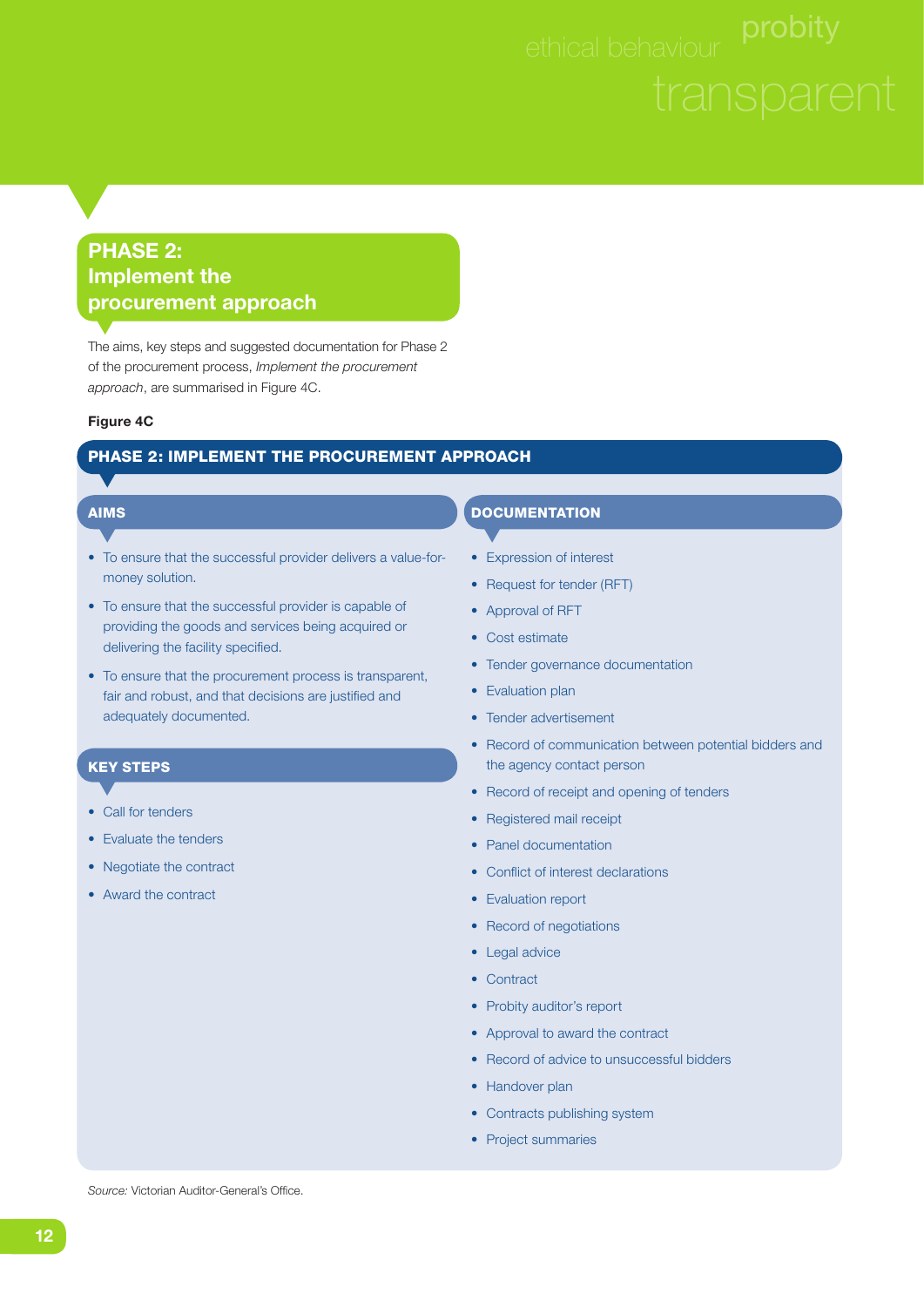## **accounta**

#### **Key step: Call for tenders**

#### Good practice

- **Developing the Expression of Interest (EOI) documents** if a two-stage process has been decided upon. The EOI document should include:
	- an overview of the requirements
	- details of the EOI process, including dates of briefings
	- details of the agency contact person
	- criteria and associated weightings for evaluating EOI responses. Examples of criteria include professional competence (e.g. capability, past performance and current work, quality system for deliverables), financial viability and insurance
	- details of steps to follow the EOI process. *(Expression of Interest)*
- **Developing the Request for Tender (RFT).** The content may vary according to the procurement complexity, risk and value. The RFT should include the following information:
	- details of what solution or outcomes are being sought
	- details of the procurement method and process including dates of briefings and opportunities for questions and clarification
	- for public-private partnerships, a clear statement of the applicable public sector comparator (PSC) disclosure policy (see *Partnership Victoria Public Sector Comparator Technical Note* for more detail<sup>17</sup>)
	- details of the method for submitting tenders
	- tender closing date and time. Allow bidders sufficient time to respond to the RFT. Times will vary depending on factors such as value and complexity
	- details of the information to be submitted in the tender
	- communication protocols, including details of the agency contact person responsible for dealing with issues arising from the tender
- criteria and associated weightings for evaluating tenders. The criteria should include demonstrated capability, value-for-money, and the ability to provide the goods and services or to deliver the project within the required timelines. Consideration should be given to including the financial viability of the bidder as an evaluation criterion
- how answers to questions from bidders during the tender period will be communicated to potential bidders, e.g. an agency may determine that answers to questions will be distributed to registered bidders via email or on the agency's website
- the performance standards and key deliverables to be met by the contractor
- the intended form of contract. (Refer to the guidance material under the heading 'Negotiate the contract' later in this part of the guide for further information about the form of contract that should be used)
- reference to government policies with which the bidder must indicate its compliance/non-compliance. The RFT should indicate whether compliance is mandatory or preferred, and how this information will be considered in the evaluation of bids
- other legal and financial requirements, e.g. insurances required and specification of what constitutes a default
- an indication of whether bid-cost compensation will be given for participating in the tender process
- an indication of how non-compliant tenders will be dealt with, e.g. whether bidders who submit non-compliant tenders will be given the opportunity to resubmit, and whether alternative solutions will be acceptable. Alternative tenders can provide opportunities for innovation. *(Request For Tender)*
- **Reviewing the tender documents prior to issuing them.** Delaying calling for tenders is preferable to issuing documentation that has not been thoroughly checked and contains errors. Where significant issues arise that make it necessary to amend the tender documentation, the amendments should be issued to all registered bidders as an addendum. *(Approval of RFT)*

<sup>17</sup> Partnerships Victoria's *Public Sector Comparator Technical Note* can be found at <www.partnerships.vic.gov.au>.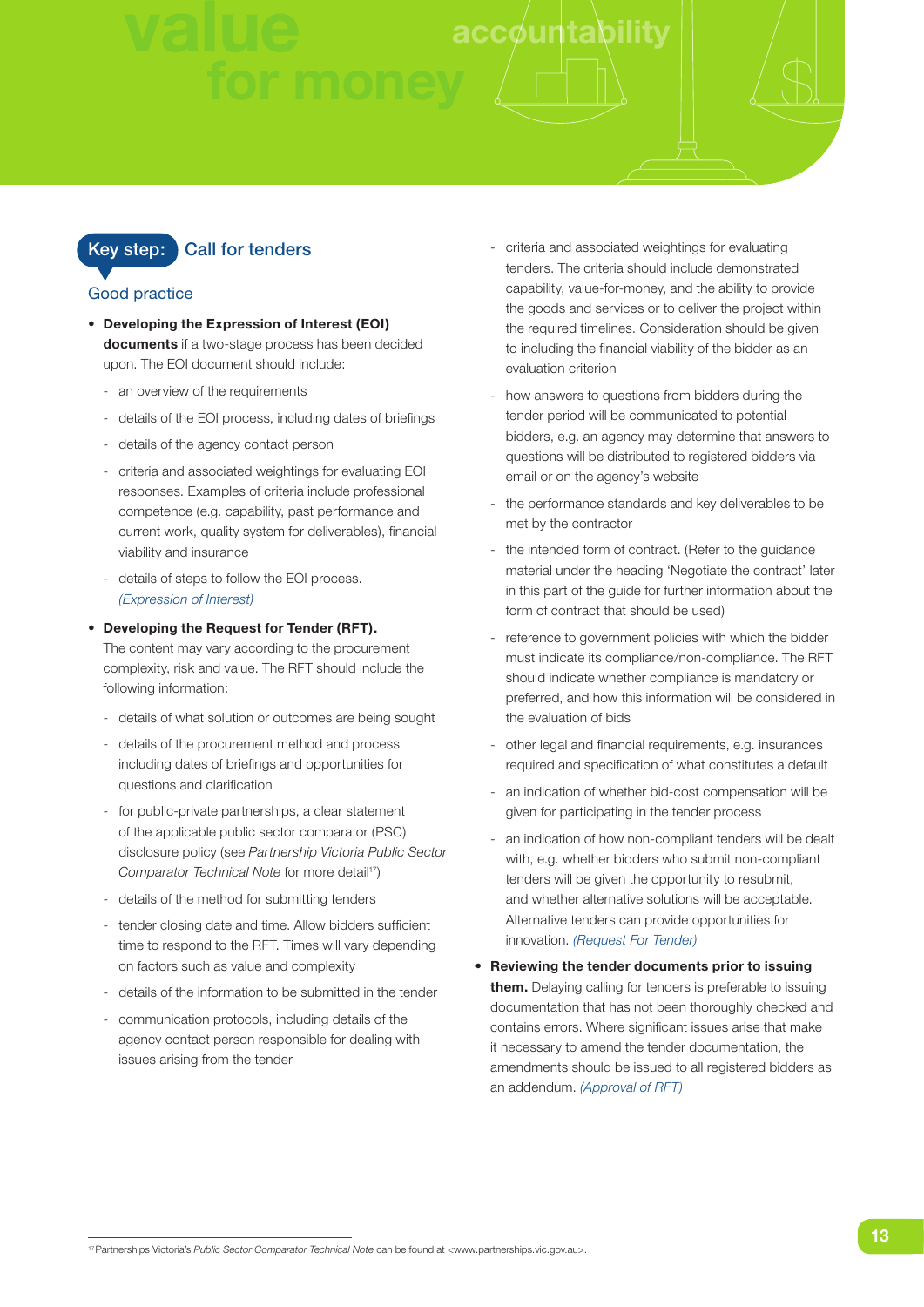- **Developing a detailed cost estimate of the procurement** prior to the tender closing. *(Cost estimate)*
- **Establishing the tender governance arrangements**, including the allocation of roles in the tender process and identification of members of the tender evaluation panel:
	- identify who will deal with inquiries from prospective bidders. The contact person needs to be fully familiar with all tender documentation. The person should be experienced in contractual and probity matters
	- for large and complex tenders managed by public entities, a high degree of board oversight of the tender would be expected. Typically, the board would make key decisions about the tender process, or review and sign-off on key decisions made by management. Board members should be given sufficient time to assess board documents
	- the agency's audit committee may be used to review an agency's compliance with regulatory requirements, and established policies and procedures, and to provide assurance on the integrity of the tender process. Audit committees should be appropriately resourced, with members who have the skills and time to undertake their function. Good practice would involve a 3 to 5 member audit committee, with at least one board member and one external member.

 Once roles are allocated, they need to be clearly documented and communicated to those responsible for managing the tender. *(Tender governance documentation)*

- **Developing an evaluation plan** outlining how tenders will be evaluated. The plan should specify:
	- the evaluation criteria (outlined in the RFT), and associated weightings
	- the scoring regime to be applied for each criterion
- the skills required by the evaluation panel to evaluate the bids effectively, the make-up and responsibilities of the evaluation panel and steering committee (if applicable) and any procedures for site visits and testing of equipment. The tender evaluation panel should include members experienced in large and complex public sector procurement, and members with sufficient technical knowledge of the goods and services being purchased or facility being delivered, and knowledge of the supply market. The agency should consider engaging specialist advisors (i.e. financial, legal and technical) where necessary to assist the process. *(Evaluation plan)*
- **Advertising the tender** in a manner that complies with Victorian Government Purchasing Board (VGPB) requirements and other relevant policies. In addition to the mandatory advertising requirements, consideration should be given to placing a supplementary display advertisement where it is considered that the potential market has limited internet access or has a regional focus. Consideration could also be given to a display advertisement in a trade magazine or relevant section of a newspaper, if the project is of a specialised or technical nature. *(Tender advertisement)*
- **Communicating with potential bidders** through the channels indicated in the RFT documentation. Close attention should be paid to providing the same information to all potential bidders. Records of communication between potential bidders and the agency contact should be kept. All briefing meetings held with bidders should be minuted. In the case of large and complex tenders, the use of a tape recorder or video camera may be required. *(Record of communication between potential bidders and the agency contact person)*
	- The agency contact should provide as much reasonable purchasing information to allow bidders to bid knowledgeably. This is particularly important when re-tendering a contract as an incumbent has a clear understanding of the purchaser's needs and the administrative processes and, therefore, may have an advantage over other potential bidders. To ensure that probity is maintained, the same information should be provided to all bidders. Consideration should be given to taking and responding to questions in writing, so that consistency in response is achieved. *(Record of communication between potential bidders and the agency contact person)*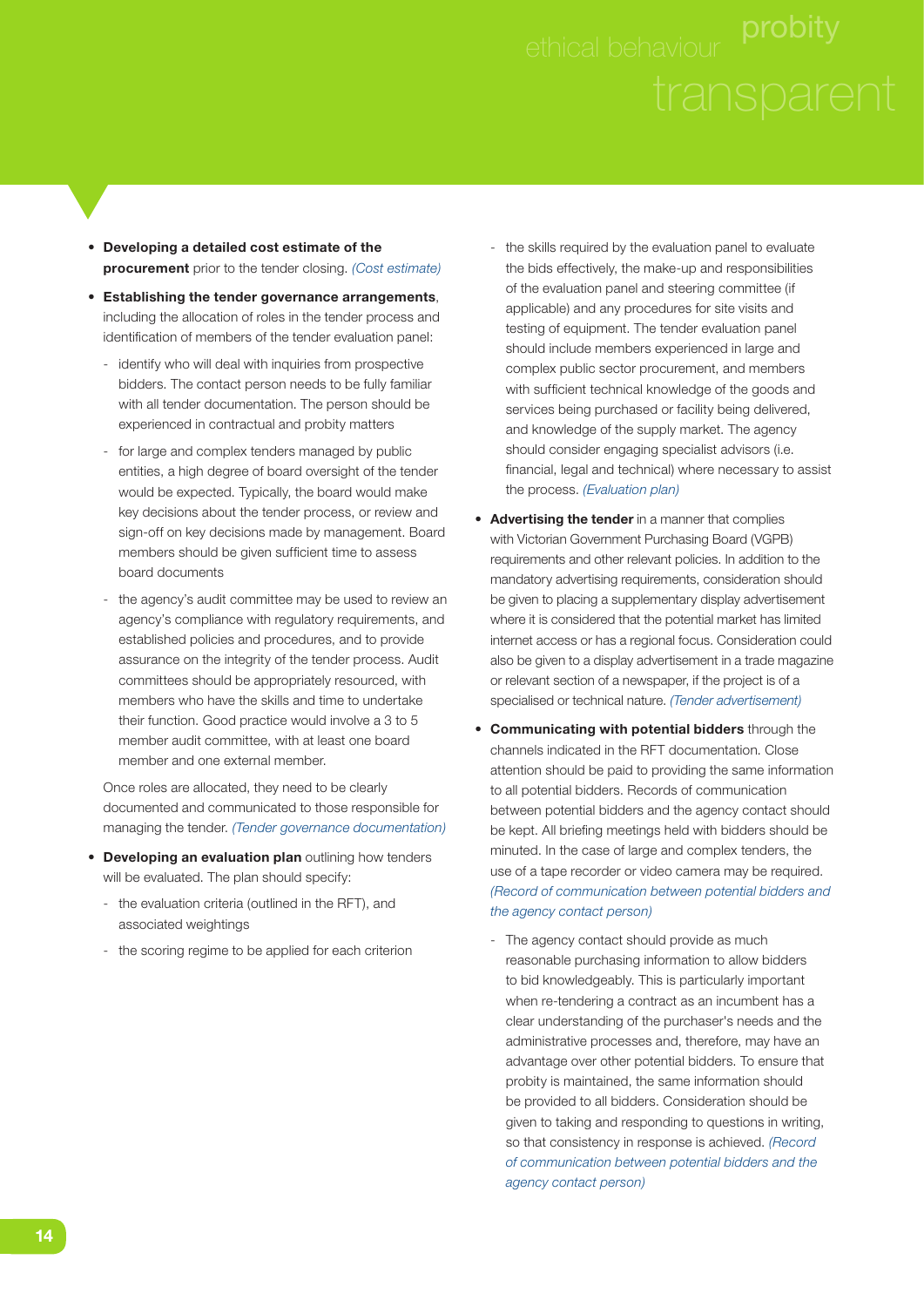## **value accounta**

- Confirm the need for any changes to the published tender process and/or requirements with users of the goods and services, or owner of the facility to be constructed, and with probity advisors prior to the changes being communicated to potential bidders. Probity requires that all potential bidders should be informed of the changes at the same time. The reasons for any change should be documented and approved. *(Record of communication between potential bidders and the agency contact person)*
- **Establishing arrangements for security of tenders and other information** e.g. tenders should be opened in the presence of two officers with the names of those officers and time of receipt of tenders recorded in a register. The register should also be signed by both officers, identifying the number of tenders received at the time tenders closed. Tenders received after the closing time and date should be deemed ineligible for consideration. Ineligible tenders should be registered as 'late' and stamped or marked as such. The intellectual property contained in the tender typically remains the property of the bidder and, accordingly, should be returned. Any late tender should only be opened to identify a business name and address for its return. *(Record of receipt and opening of tenders, registered mail receipt)*

#### **Key step: Evaluate the tenders**

#### Good practice

- **Establishing the evaluation panel**, incorporating staff with relevant skills and knowledge of the procurement. *(Panel documentation)*
- **Identifying, declaring and addressing all potential, perceived and actual conflicts of interest** by evaluation panel members and those included in the tender governance arrangements. Partnerships Victoria has developed a *Disclosure and Management of Conflict of Interest Advisory Note*18 that provides guiding principles and tools for practitioners to manage conflicts of interest that may emerge in engaging advisors for Partnership Victoria projects. *(Conflict of interest declarations)*

• **Assessing the tenders** using only the evaluation criteria and weightings specified in the RFT. Ensure evaluation criteria are applied in a consistent, systematic manner. The documentation should demonstrate the assessment of each tender against each evaluation criterion (for example, if a numerical scale is used, descriptors of ratings should be included and ratings justified in the evaluation report). *(Panel documentation)*

 For public-private partnerships, the evaluation team may choose to test the robustness and quality of the bids by incorporating some of the bidder's key assumptions into the PSC model. Partnerships Victoria's *Public Sector Comparator Technical Note* provides further information about the use of the PSC in the evaluation phase. *(Panel documentation)*

- **Establishing clear rules for the progressive elimination of bidders**, where the tender process allows for this to occur. Before a decision to eliminate a tender is made, the tendering agency should clearly define the basis for doing so. The decision to eliminate a tender, along with the reasons and evidence to support the decision, should be documented. *(Evaluation report)*
- **Documenting the evaluation of tenders**, including the justification for short-listing bidders. *(Evaluation report)*
- **Assessing the bidder's capability** to provide the desired solution in the required time frame. In some circumstances, the tendering agency may choose a bidder based on potential, rather than proven, capability. Where it does so, it is important for the evaluation panel to identify the associated risks, to include these in the tender rating and to outline clearly how the increased risk to delivery will be managed. *(Evaluation report)*
- **Preparing the evaluation report** with details of tender evaluation panel membership, each bidder's score against the assessment criteria, the total scores for each bidder, results of reference and viability checks, and the panel's recommendation, including the rationale for selecting the preferred bidder. Each of the evaluation panel members should sign and date the evaluation report. If the tender evaluation panel decides not to accept any tender and to re-call tenders, the original bidders should be advised of the reasons for re-calling. *(Evaluation report)*

<sup>18</sup> Partnerships Victoria's *Disclosure and Management of Conflict of Interest Advisory Note* can be found at <www.partnerships.vic.gov.au>.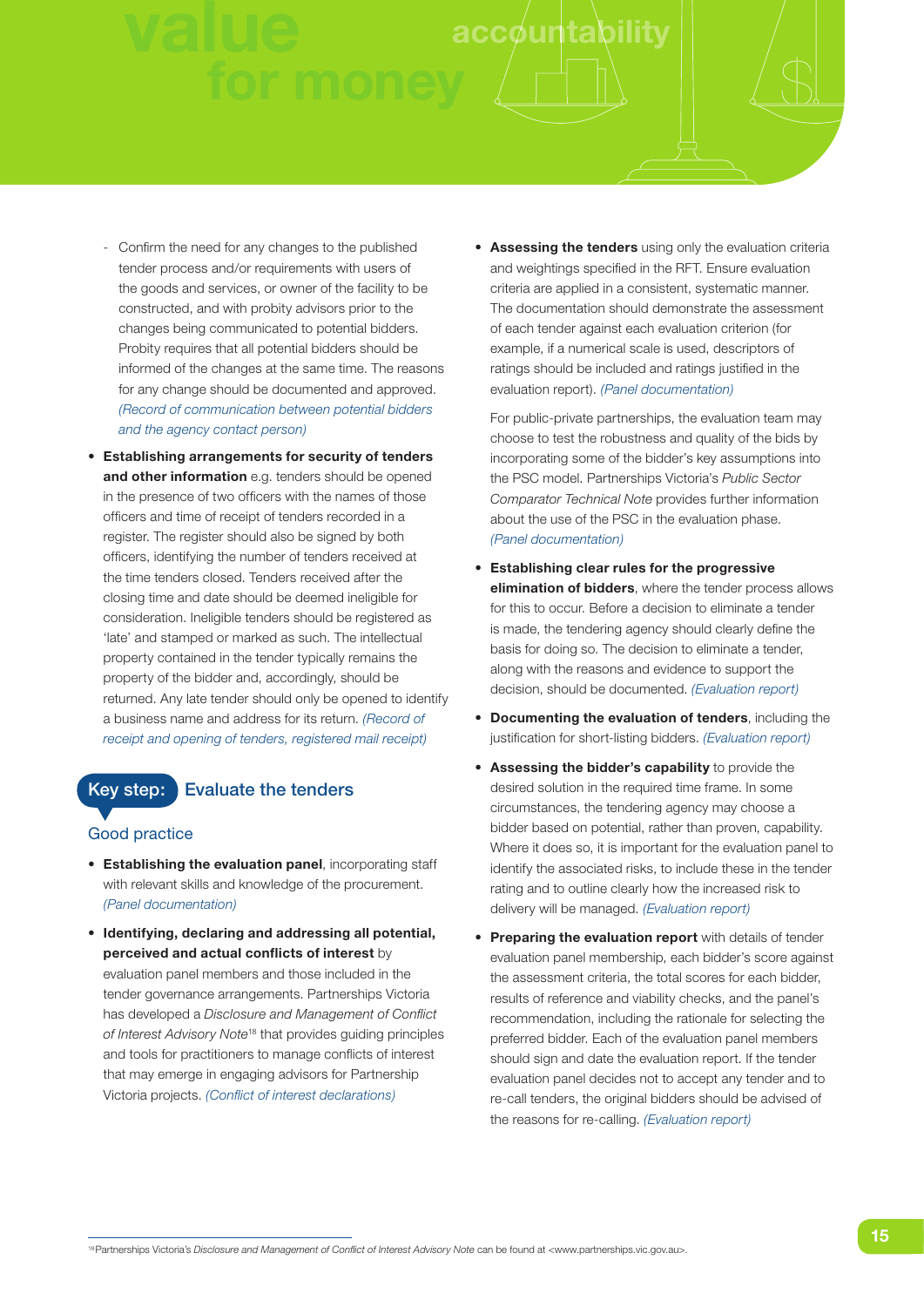

#### **Key step: Negotiate the contract**

#### Good practice

- **Conducting negotiations** in a consistent manner with all short-listed bidders. Care should be taken that the partial acceptance of a tender does not unfairly disadvantage previously eliminated bidders. Probity may be compromised if all bidders are not given an equal opportunity to address the same requirements. All negotiations must be documented and the record should be retained. Communications should be carefully controlled so that there is no unmanaged transfer of information between bidders. *(Record of negotiations)*
- **Using standard form government contracts** where practical to reduce delays and uncertainty for suppliers and public sector agencies:
	- For goods and services, the VGPB has developed a range of standard form contracts<sup>19</sup>. In deciding what contracts to use, consideration should be given to procurement complexity, risks and the circumstances of the procurement. Agencies should seek legal advice regarding the suitability of the standard form contracts (VGPB, department or industry-specific) for highrisk and/or complex projects where it may be more appropriate to develop a project-specific contract. A customised contract should be consistent with, and reflect the general principles and approach of, the commercial terms of the standard form contract. *(Legal advice)*
	- For construction projects, Ministerial Direction No. 2, *Contractual Provisions for Public Construction*, under the PDCM Act outlines the provisions with which Victorian Government agencies must comply when entering into contracts for building and construction works, or the supply of related consultancy services.

• **Establishing how risk will be shared between the contractor and the State.** Contracts should provide for appropriate protection of intellectual property rights of both parties, specification of licensing arrangements, trigger points for renegotiation, dispute resolution processes, termination clauses, provisions for audit by independent auditors (including the Victorian Auditor-General or his delegate), and arrangements that encourage a commercial result and value-for-money outcomes. Legal advice should be sought throughout the contract negotiation period to ensure that the public interest is protected.

 For public-private partnership projects, the *Standard Commercial Principles Guide* details principles in relation to Partnerships Victoria risk allocation in contracts. *(Legal advice, contract)*

**• Gateway Review Process**<sup>20</sup>. If the procurement is subject to the Gateway Review Process, *Gateway Review 4 – Tender Decision* will apply to this key step.

19 Standard form VGPB contracts can be found at <www.vgpb.vic.gov.au>.

<sup>20</sup> Further information about the Gateway Review Process can be found at <www.gatewayreview.dtf.vic.gov.au>.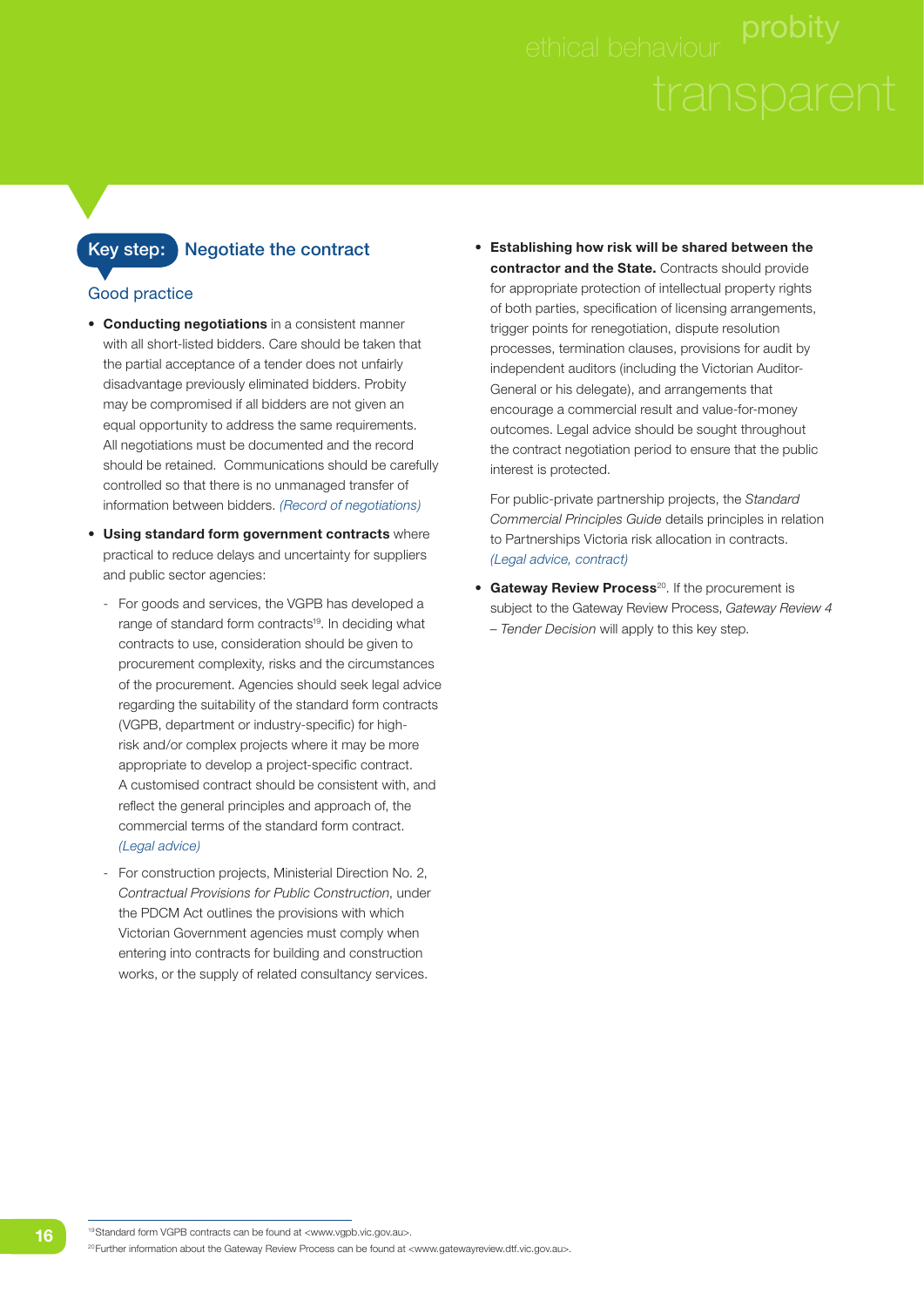#### **Key step:** Award the contract

#### Good practice

- **Obtaining approval to award the contract** from the delegated authority (the Department's Accredited Purchasing Unit or a person/body independent of the evaluation panel) prior to any work commencing, or goods or assets changing hands. This documentation should include a probity report from an independent probity auditor, or equivalent, on the integrity of the tendering process. *(Probity auditor's report, approval to award the contract)*
- **Finalising the contract**, including legal advice. Agencies should seek legal advice regarding the contract to ensure that it reflects the outcomes of contract negotiations. Once completed and agreed the contract should then be signed by both parties. *(Legal advice, contract)*
- **Structuring contract payments** to provide for the holding of final payment until satisfactory completion of project, or receipt of goods or services. *(Contract)*
- **Advising unsuccessful bidders** in writing, and provide them with an opportunity for a debrief as soon as practicable. This debrief should be limited to how the unsuccessful bidders did not meet the requirements. Record details of these communications. *(Record of advice to unsuccessful bidders)*
- **Planning the hand-over** from the procurement team to contract management staff to ensure that key dates, risks and continuity issues are addressed. *(Handover plan)*
- **Disclosing summary information** for department contracts greater than \$100 000 on the VGPB's contracts publishing system within 60 days after the contract is awarded. For contracts greater than \$10 million, both departments and agencies are required to disclose the text of contracts21. *(Contracts publishing system)*

 In the case of public-private partnership, under the *Public Disclosure Policy for Partnerships Victoria*22, all contracts need to be accompanied by project summaries containing information regarding value-for-money and public interest considerations, within three months of the finalisation of contractual and financial arrangements. *(Project summaries)*

<sup>&</sup>lt;sup>21</sup> The VGPB's Contracts Publishing System can be found at <www.tenders.vic.gov.au>.

<sup>22</sup> Partnerships Victoria's *Public Disclosure Policy for Partnerships Victoria* can be found at <www.partnerships.vic.gov.au>.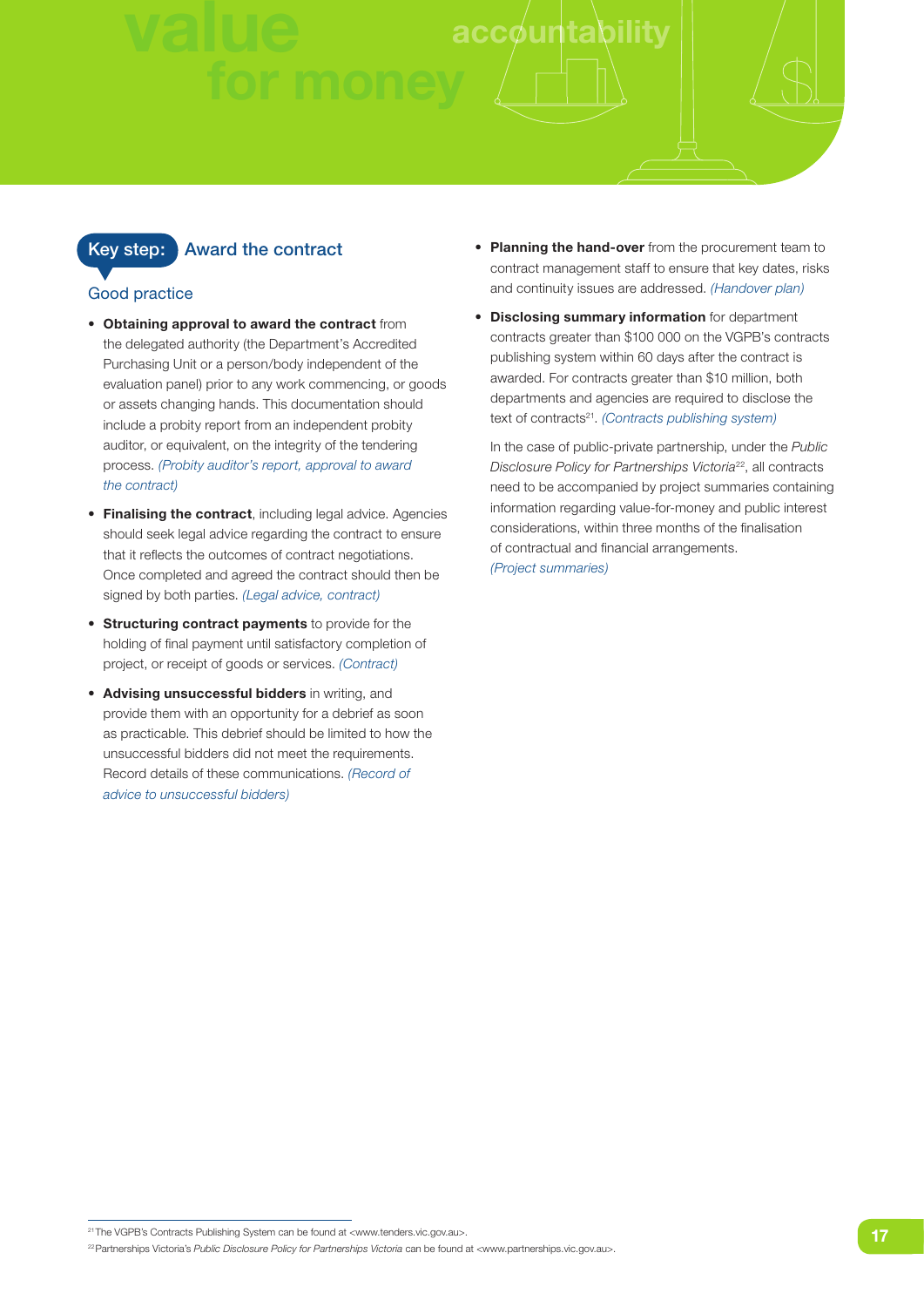#### **PHASE 3: Monitor and evaluate contractor performance**

The aims, key steps and suggested documentation for Phase 3 of the procurement process, *Monitor and evaluate contractor performance*, are summarised in Figure 4D.

#### **Figure 4D**

#### **PHASE 3: MONITOR AND EVALUATE CONTRACTOR PERFORMANCE**

#### **AIM**

• To ensure that goods and services are provided, or the project is delivered, according to the contract.

#### **KEY STEPS**

- 
- Monitor progress and quality
- Verify and validate supplier charges
- Evaluate contractor performance

#### **DOCUMENTATION**

- Risk management plan and reports
- Contract management plan
- Minutes of supplier meetings, including photographs of project progress
- Quality assurance documentation
- Performance reporting
- Project documentation
- Evaluation of contractor performance
- Approved invoice
- Record of expert advice
- Notes of discussion and resolution with contractor
- Authorisation for additional funds
- Contract variations
- Payment records
- Progressive business reports
- Progressive project reports
- Business case
- Contractor/consultant performance reports

Source: Victorian Auditor-General's Office.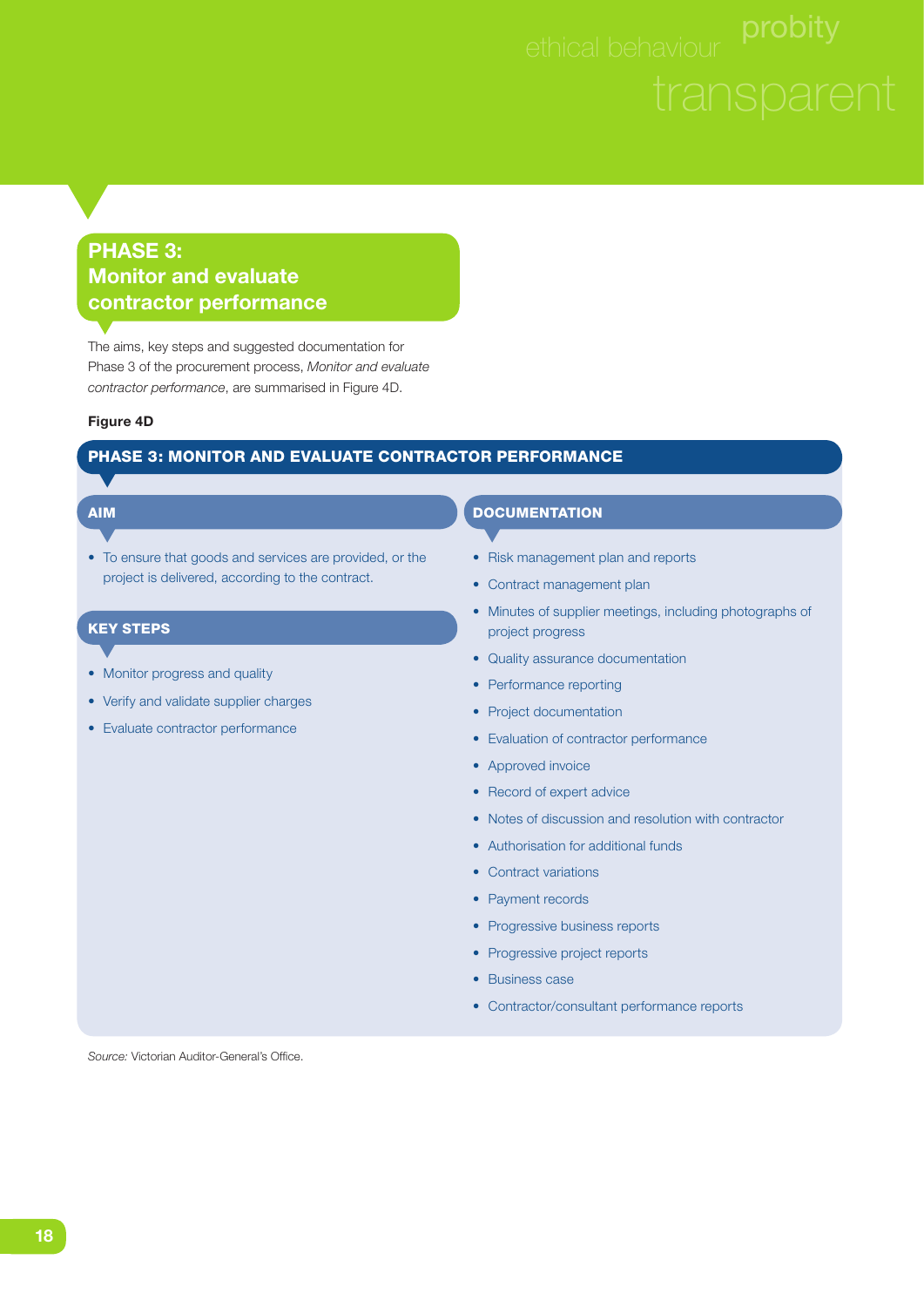#### **Key step: Monitor progress and quality**

#### Good practice

- **Appointing a contract manager** with appropriate contract experience and training.
- **Establishing a contract management team** to support the contract manager. The manager and team should be responsible for:
	- managing the relationship between the agency and the contractor
	- managing risks. This should involve regular reporting of risk management activities, including evaluation of the effectiveness of risk mitigation activities and regular updating of the risk management plan *(Risk management plan and reports)*
	- the financial and operational performance of the contract
	- acting in accordance with the contract management plan and reviewing it on a regular basis
	- understanding, and being familiar with, all contract obligations
	- updating the contract management plan to reflect final contract conditions *(Contract management plan)*
	- maintaining records in sufficient detail to provide an audit trail of contract management and contractor performance.

 The roles and responsibilities of each team member should be clearly documented.

• **Maintaining minutes of all meetings with suppliers** and include progress photographs where helpful, e.g. for construction projects. *(Minutes of supplier meetings, photographs of project progress)*

- **Obtaining and recording quality assurance sign-offs** at key stages of the project. *(Quality assurance documentation)*
- **Assessing the extent of the contractor's compliance** with key contractual requirements and achievements against contract milestones and deliverables. This may involve inspection and testing, regular scheduled meetings to review and discuss performance, and spot checks of sites. Report progress to the project steering committee/ board regularly. *(Performance reporting)*
- **Authorising subsequent stages of work** to commence after earlier work is satisfactorily completed, particularly where subsequent work builds upon the earlier work. *(Project documentation)*

**Key step: Verify and validate supplier charges**

#### Good practice

- **Evaluating and documenting contractor performance** against the standards specified in the tender documentation prior to making payments. *(Evaluation of contractor performance)*
- **Regularly monitoring the contractor** to ensure that the deliverable invoiced has been supplied and meets the quality requirements. Check that invoiced amounts are correct and accord with the contract, and that the necessary sign-offs have been given. Where necessary, expert advice (e.g. from a quantity surveyor or an independent quality reviewer) should be obtained. *(Approved invoices, record of expert advice)*

 If the deliverables have not met quality requirements, contact the contractor and resolve the matter. If the matter cannot be resolved within a reasonable period, implement the contract dispute resolution clause. *(Notes of discussion and resolution with contractor)*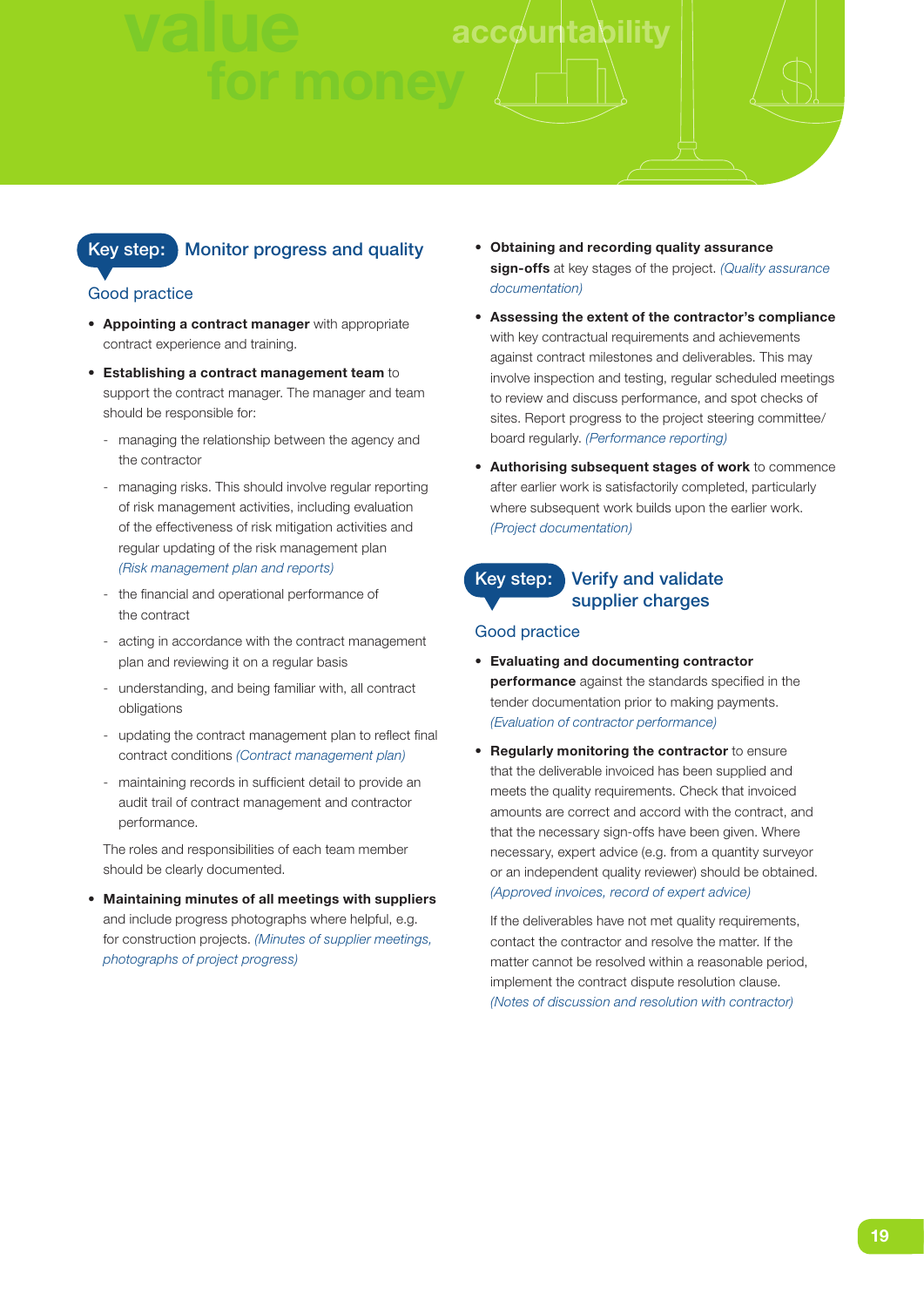- **Approving variations** to contracts prior to work being performed, or goods or services being provided. Key issues to consider in managing and documenting contract variations include:
	- compliance with the procedures established under the contract
	- determining the reasons for the proposed variation, and establishing whether they indicate an emerging or actual performance problem
	- assessing the impact of the proposed variation on the deliverables
	- determining the effect of the variation on contract price
	- considering the authority for making the variation. Where the size of the variation exceeds that contract management team's authority, approval from the appropriate delegate will be required. *(Authorisation for additional funds)*

 Where a variation is approved, ensure that reporting requirements (including updating details on the VGPB's Contract Publishing System) are met. *(Contract variations)*

• **Reporting payments on a cumulative basis** to ensure compliance with budgeted amounts, and early identification of potential over-runs of approval limits. *(Payment records, progressive business reports, progressive project reports).*

#### **Key step: Evaluate contractor performance**

#### Good practice

• **Reviewing the contractor's performance** and the quality of the deliverables before making the final contract payment. When evaluating performance, the contract manager should determine the extent to which the requirements were met, whether any problems arose, the level of satisfaction with the procurement outcome, and whether the performance standards were met. *(Evaluation of contractor performance)*

 When making decisions about extensions or variations to contracts or prior to re-engaging a contractor, a business case (or similar) should be developed. It should contain consideration of the ongoing business need, the rationale for re-engaging the contractor, including consideration of alternative options (e.g. re-tender), and consideration of contractor performance. *(Business case)*

- **Providing a performance report to the agency responsible for managing the register** where the contractor or consultant was engaged from a pre-qualified register e.g. the CSR. *(Contractor/consultant performance report)*
- **Gateway Review Process**<sup>23</sup>. If the procurement is subject to the Gateway Review Process, *Gateway Review 5 – Readiness for Service* and *Gateway Review 6*  - Benefits Evaluation will apply to this key step.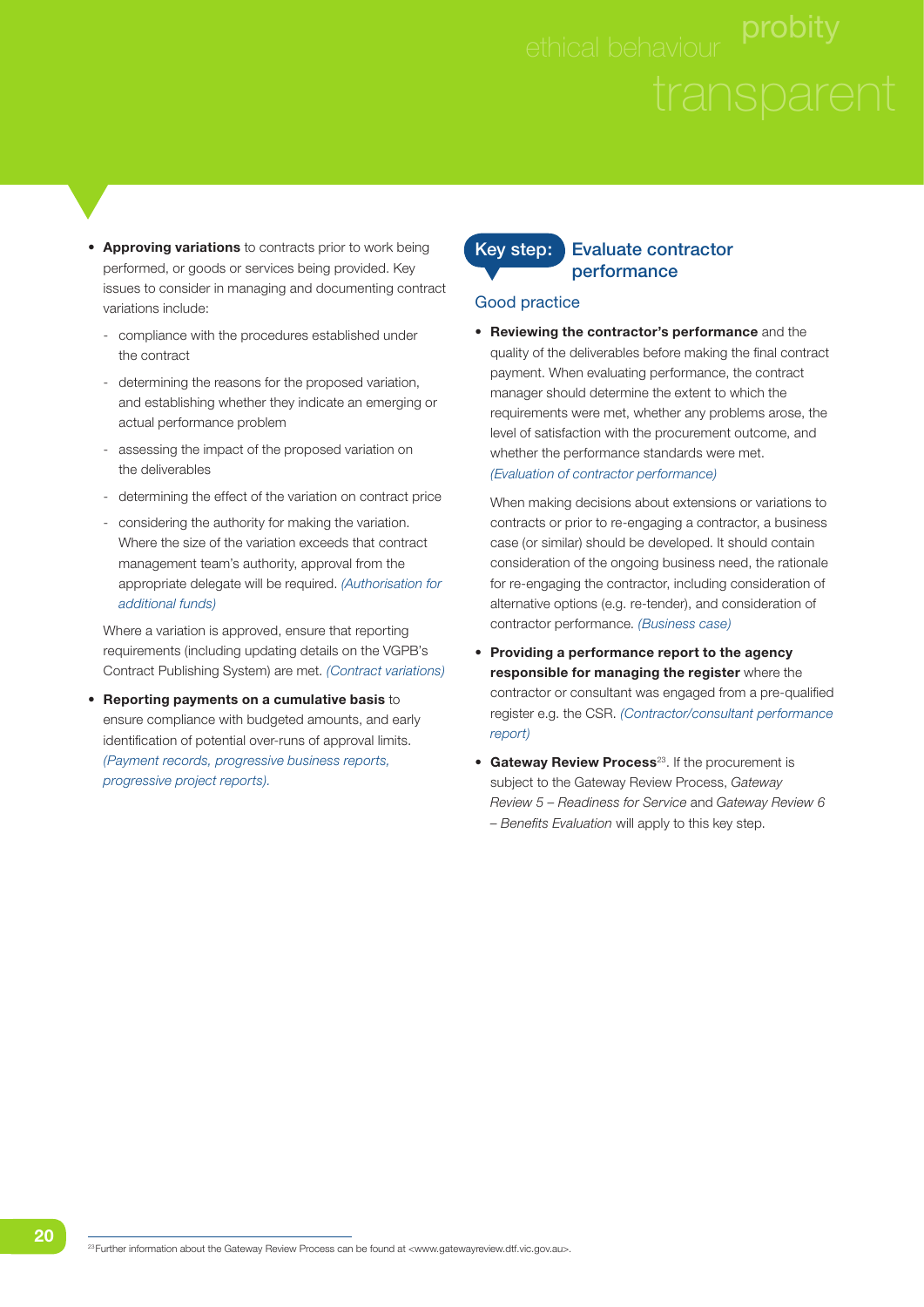### **v accounta**

### **PHASE 4: Evaluate and improve procurement processes**

The aims, key steps and suggested documentation for Phase 4 of the procurement process, *Evaluate and improve procurement processes*, are summarised in Figure 4E.

#### **Figure 4E**

#### **PHASE 4: EVALUATE AND IMPROVE PROCUREMENT PROCESSES**

#### **AIM**

• To continuously improve procurement outcomes through refinement of processes.

#### **KEY STEPS**

- Review adherence with established processes
- Evaluate opportunities to improve processes
- Incorporate process improvements

#### **DOCUMENTATION**

- End-of-procurement review
- Contract management review
- Quality assurance sign-offs
- Review of contracts
- Stakeholder feedback
- Benchmarking review
- Expert advice on procurement improvements
- Updated procurement manual, plans and policies
- Staff training records
- Process improvement implementation plan

*Source:* Victorian Auditor-General's Office.

#### **Key step:** Review adherence with **established processes**

#### Good practice

- **Performing an end-of-procurement review and contract management review** to determine if established processes were followed, recording reasons for non-compliance with processes to determine the need to revise practice opportunities for staff training. *(End-of-procurement review, contract management review)*
- **Reviewing documents relating to the procurement** to ensure sufficiency of audit trail and the presence of required sign-offs by internal and/or independent quality assessors. *(Quality assurance sign-offs)*
- **Reviewing currency of contracts** to ensure that any problems that have occurred with aspects of the contractual arrangements are identified and, where appropriate, improvements are made in future contractual arrangements. *(Review of contracts)*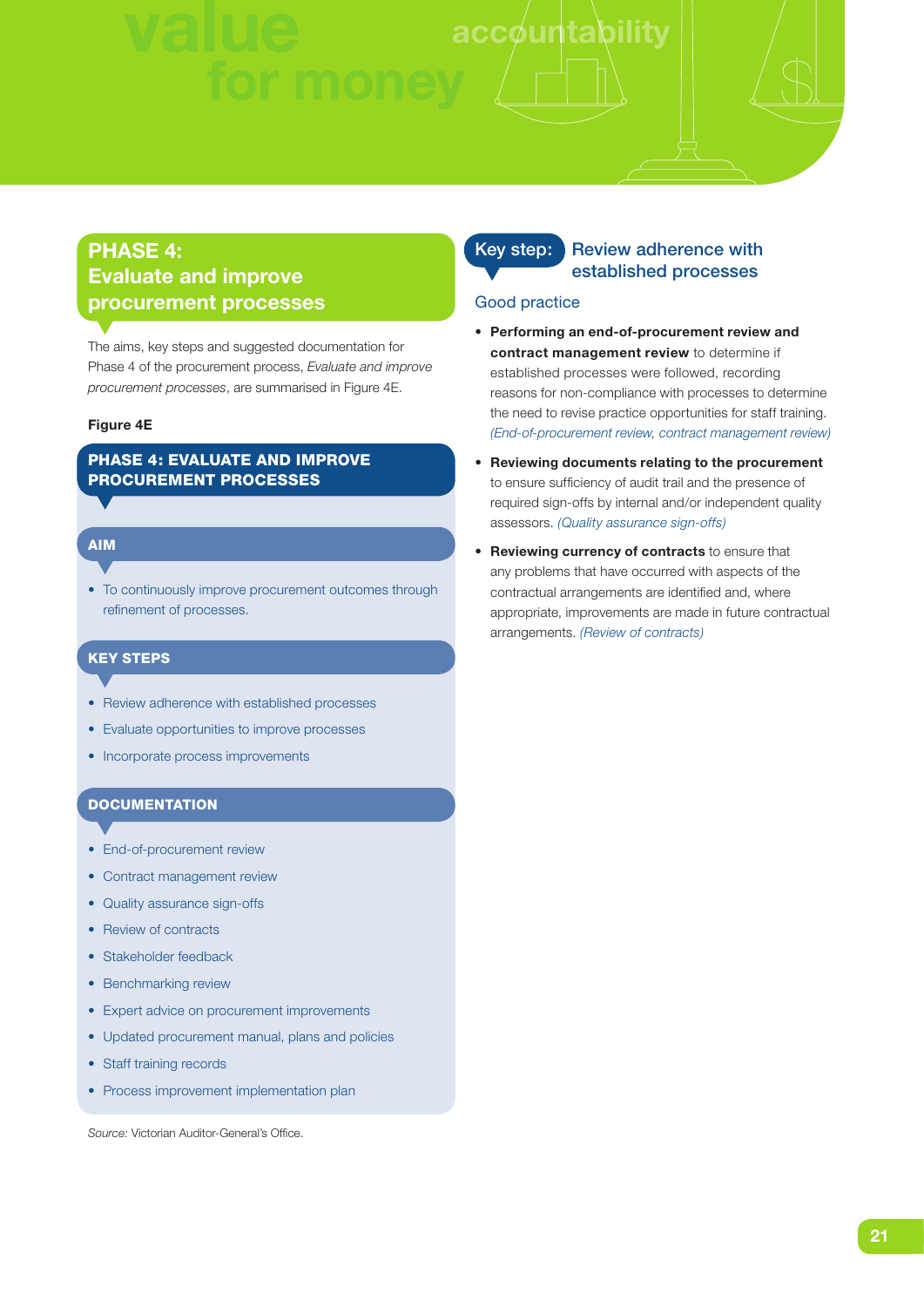#### **Key step: Evaluate opportunities to improve processes**

#### Good practice

- **Seeking feedback from suppliers, users, contractors and consultants** to determine their satisfaction with the procurement/contract management processes, and seek suggestions for improvement. *(Stakeholder feedback)*
- **Benchmarking the procurement and contract management processes** with those of other sectors and jurisdictions. *(Benchmarking review)*
- **Consulting procurement specialists** to ensure that suggested improvements comply with policies and rules. *(Expert advice on procurement improvements)*

#### **Key step: Incorporate process improvements**

#### Good practice

- **Reviewing and updating manuals, plans and policies** as necessary. *(Updated procurement manuals, plans and policies)*
- **Training staff** in revised processes. *(Staff training records)*
- **Using change-management strategies** to implement processes. *(Process improvement implementation plan)*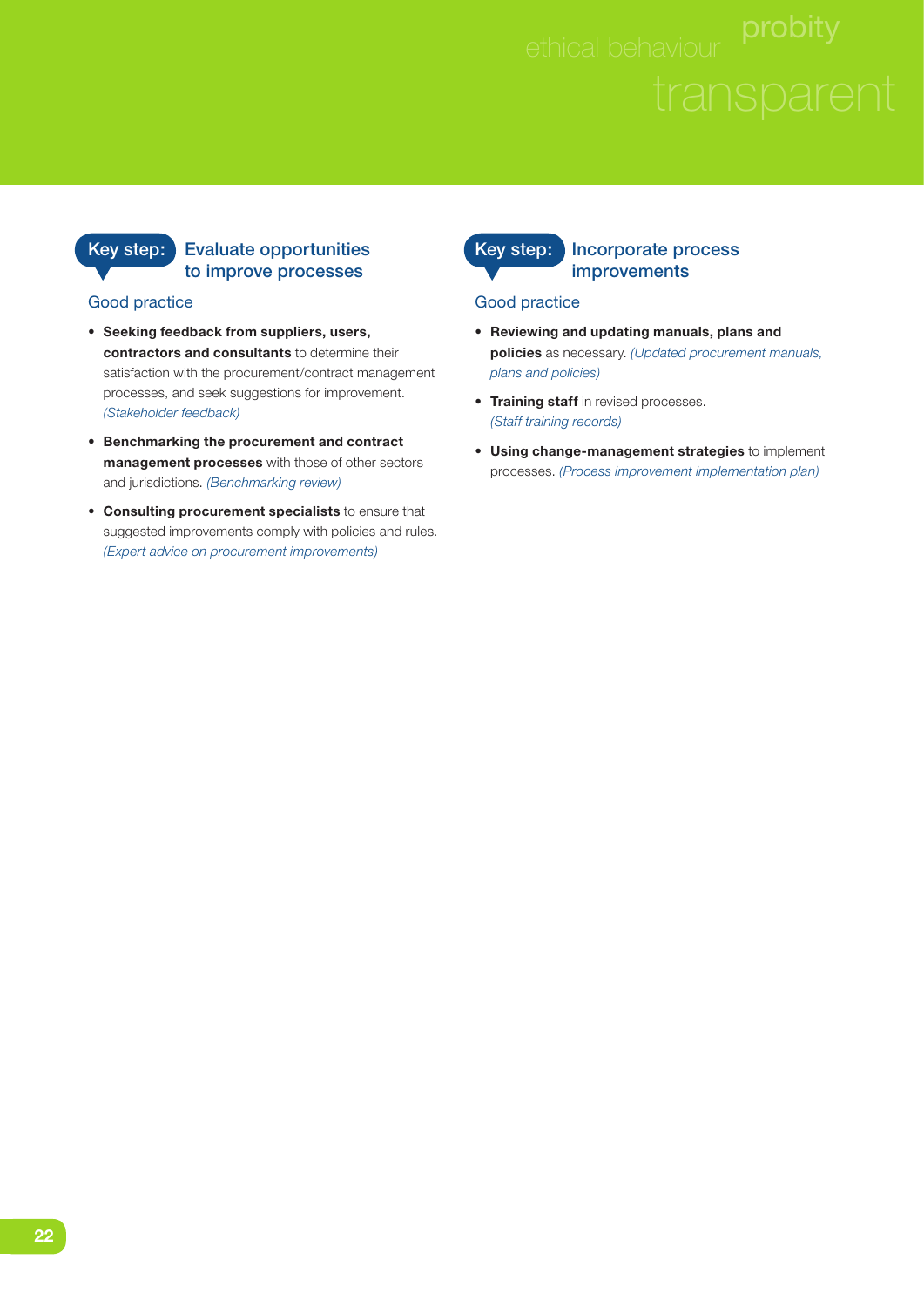### **5 Routine procurement**

This Part of the guide identifies key steps, good practices and suggested documentation for routine procurement exercises. Routine procurement is usually undertaken via State Purchase Contracts, agency panel contracts, or through verbal or written quotations.

The characteristics of routine procurement are typically that:

- the details of the goods or services being procured are known
- the goods or services are readily available
- the goods or services have been procured previously
- there is a competitive market
- the primary selection criteria are price and availability (quality is readily apparent and the risk component is minimal).

The key steps for routine procurement are the same as those described in Part 4, but because of the lower level of risk, the approach within each of the key steps is more straightforward.

This Part does not cover procurement of construction services, or procurement conducted through a public tender process as such procurement is generally considered complex. For these procurement types, Part 4 of this good practice guide applies.

#### **Good practice tips**

While certain practices identified in this part of the guide also relate to large and complex procurement, e.g. risk analysis, it is reasonable that the rigour of the overall process, and the level of detail contained in the documentation for routine procurement, would be less than for large and complex procurement. Nevertheless, all key decisions for routine procurements should be documented and justified. Records should be kept in a manner that protects the confidentiality of supplier information and establishes a clear audit trail.

Nothing in this part of the guide is intended to diminish the aim of encouraging open and fair competition and delivering value-for-money, or the need to retain a clear auditable record of the procurement process.

A number of good practice tips to consider when undertaking routine procurement are presented in Figure 5A. These are based on lessons from recent procurement exercises that have been the subject of audit.

#### **Figure 5A**

#### **GOOD PRACTICE TIPS FOR ROUTINE PROCUREMENT**

- Understanding what an agency needs to procure is often neglected; it warrants a significant investment of time and resources.
- Pay close attention to the institutional forms of the procuring agency. Institutional structure, roles and governance can have a significant impact on the efficiency and effectiveness of the procurement.
- The commitment and involvement of senior management in procurement is critical in ensuring that it is afforded sufficient priority and recognised as an important business activity.
- Successful procurement is about getting what you want. Make sure the performance arrangements are capable of telling you whether or not the procurement was successful in meeting the original need.
- Pay close attention to the applicable probity requirements. Seek advice and consult the guides and codes prepared by the Department of Treasury and Finance and the State Services Authority.
- A key risk area in procurement is the failure to adequately monitor contractor performance. 'Taking your eye off the ball' once the contract is signed poses major risks for successful procurement.

*Source:* Victorian Auditor-General's Office.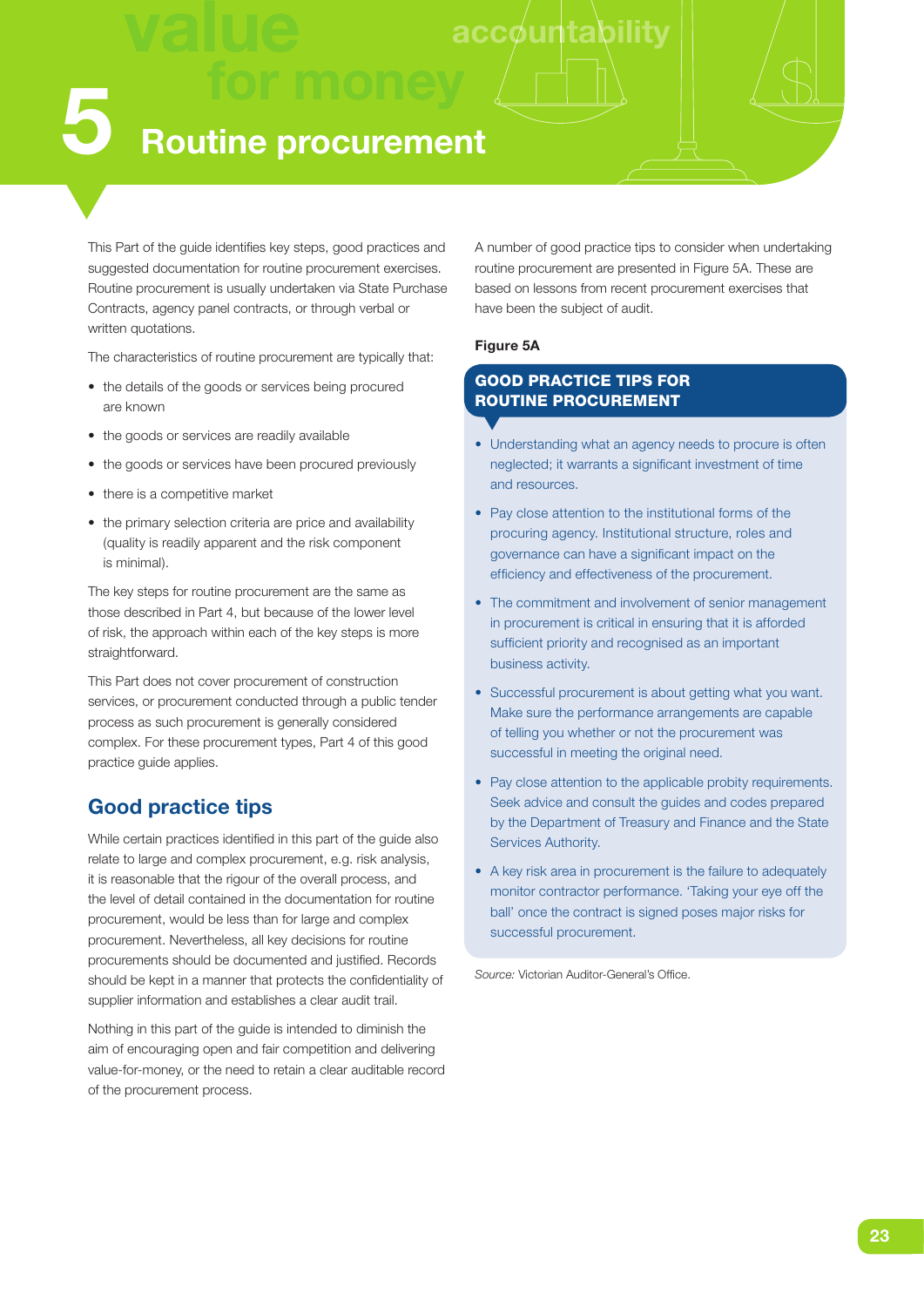### **PHASE 1: Plan the procurement**

The aims, key steps and suggested documentation for Phase 1 of the procurement process, *Plan the procurement,* are summarised in Figure 5B.

#### **Figure 5B**

#### **PHASE 1: PLAN THE PROCUREMENT**

#### **AIMS**

- To ensure the goods and services meet the business need.
- To ensure that procurement policies are followed and a successful value-for-money outcome is achieved.
- To protect the integrity of the procurement process by articulating how the procurement will comply with government requirements.
- To manage the risks associated with the procurement.

#### **KEY STEPS**

- Identify what needs to be procured
- Specify the requirement
- Develop the procurement strategy

Source: Victorian Auditor-General's Office.

#### **DOCUMENTATION**

- Documentation identifying need (e.g. policy document, business plan)
- Market analysis
- Specification/requirements documentation
- Procurement authorisation
- File note on probity arrangements
- Conflict of interest declarations
- Risk management plan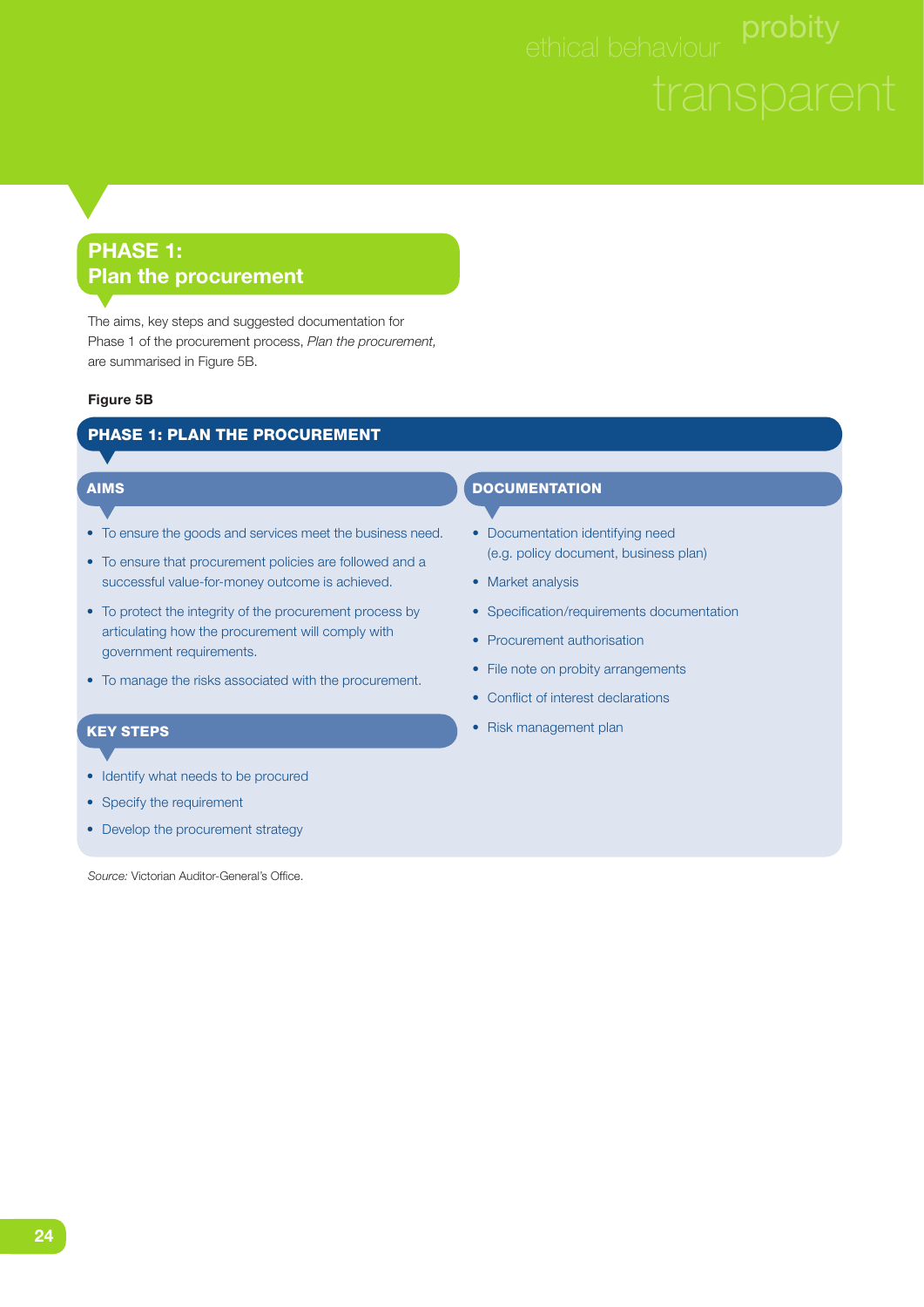

#### Good practice

- **Identifying the business need.** The business need may arise from a number of sources, including:
	- a government policy announcement or decision
	- a management decision reflected in the business plan of an agency or business unit
	- the need to continue to provide a service
	- the approaching expiry of an existing contract. *(Documentation identifying need)*
- **Identifying the goods or services to be procured** to meet the business need.
- **Identifying suitable suppliers** to meet the business need. *(Market analysis)*

### **Key step: Specify the requirement**

#### Good practice

• **Describing clearly what needs to be procured** is an essential part of effective procurement. The degree of detail of the specification/requirements should be commensurate with the degree of complexity, risk and value of procurement.

Further guidance about preparing a specification can be found in the Department of Treasury and Finance's (DTF's) Specification Writing Best Practice Advice<sup>24</sup>. *(Specifi cation/requirements documentation)*

#### **Key step: Develop the procurement strategy**

#### Good practice

- **Identifying the relevant procurement rules and requirements**, e.g. Victorian Government Purchasing Broad (VGPB) for goods and services, or agency-specific policy and guidance material.
- **Determining how the desired procurement outcome can be best obtained**, e.g. by quotations or existing departmental standing offers, and whole-of-government contracts<sup>25</sup>.
- **Recommending the procurement method and process**, drawing on the relevant procurement requirements. Obtain the necessary authorisations from the appropriate delegate to proceed with the procurement, including confirmation of the availability of funds. *(Procurement authorisation)*
- **Identifying the major probity issues** likely to arise, particularly any conflicts of interest. Ensure that all staff involved in the purchase declares any actual, perceived or potential conflicts of interest. (File note on probity *arrangements, confl ict of interest declarations)*
- **Conducting a desktop risk analysis to identify and assess the potential risks** associated with the procurement, and develop risk mitigation strategies. Assign responsibility for managing risks, and identifying new risks as they emerge. *(Risk management plan)*

<sup>24</sup> This guidance can be found at <www.vgpb.vic.gov.au>.

<sup>25</sup> Whole-of-government contracts are mandatory for all departments and Victoria Police.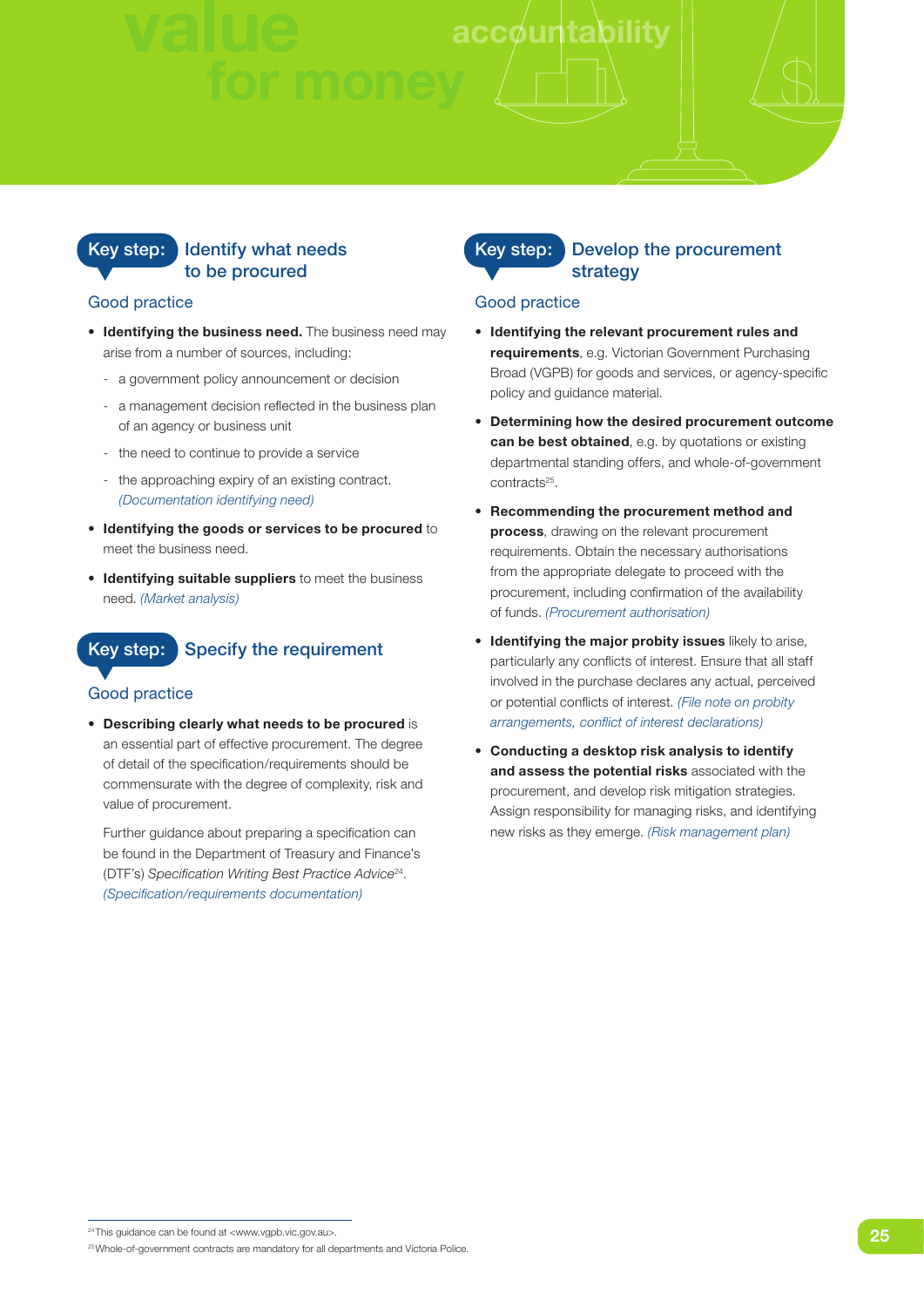#### **PHASE 2: Implement the procurement approach**

The aims, key steps and suggested documentation for Phase 2 of the procurement process, *Implementing the procurement approach*, are summarised in Figure 5C.

#### **Figure 5C**

#### **PHASE 2: IMPLEMENT THE PROCUREMENT APPROACH**

#### **AIMS**

- To ensure that the successful provider delivers a value-for-money solution.
- To ensure that the successful provider is capable of providing the goods and services being acquired.
- To ensure that the procurement process is transparent, fair and robust, and that decisions are justified and adequately documented.

#### **KEY STEPS**

- Call for tenders/quotations
- Evaluate the tenders/quotes
- Negotiate the contract
- Award the contract

Source: Victorian Auditor-General's Office.

#### **DOCUMENTATION**

- Request for Quotation (RFQ)
- Approval of RFQ
- Cost estimate
- Record of quotes
- Record of communication between potential bidders and the agency contact
- Panel documentation
- Evaluation report
- Contract
- Approval to award the contract
- Record of advice to unsuccessful bidders
- Contract publishing system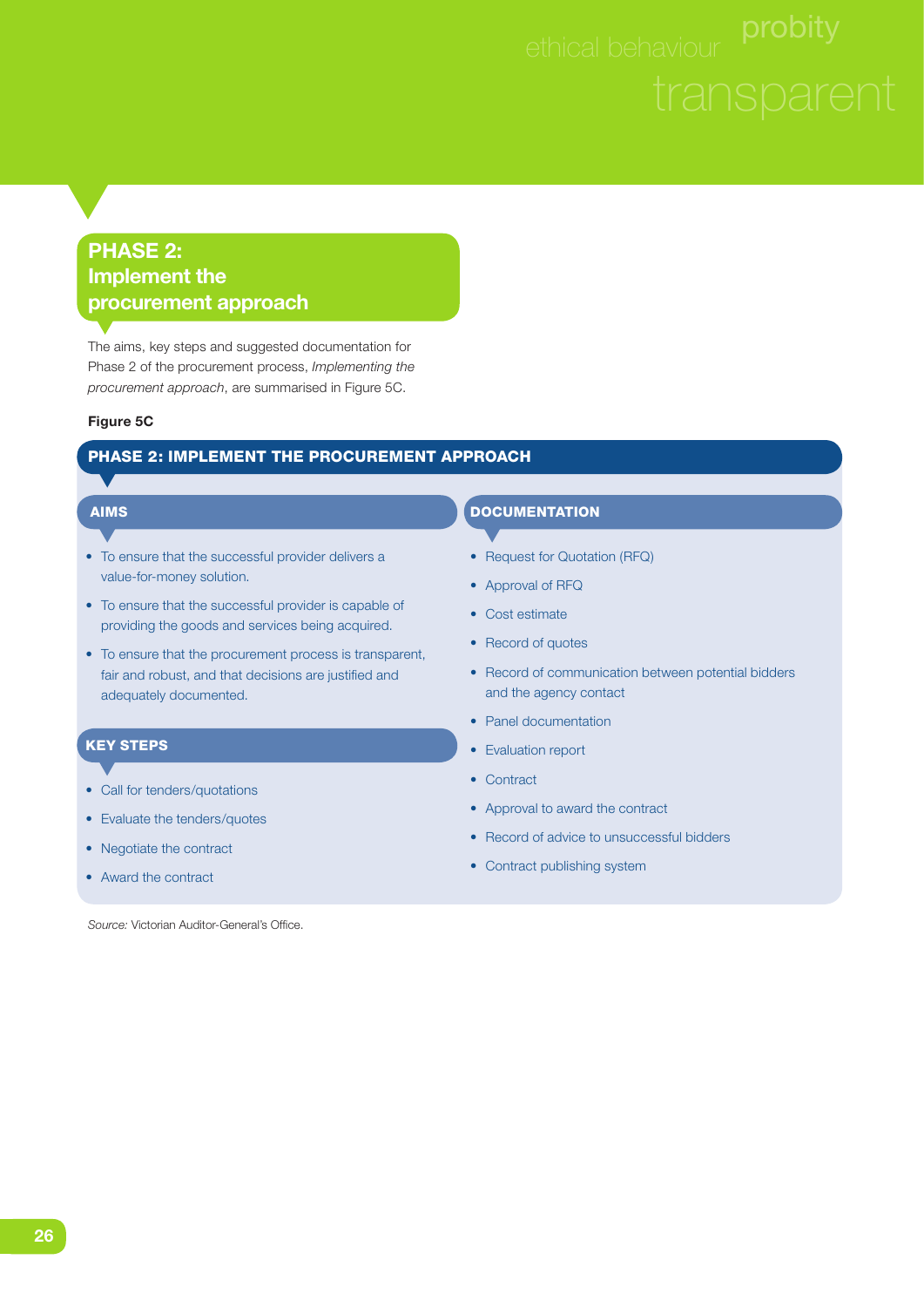#### **Key step: Call for tenders/quotations**

#### Good practice

- **Developing the request for quotation.** The content may vary according to the procurement complexity, risk and value. The following information should be included in the Request for Quote (RFQ):
	- details of the good or services to be procured
	- deliverables
	- time frame for delivery
	- criteria for evaluating quotes
	- quality standards (where appropriate)
	- reporting requirements (where appropriate)
	- process for managing and containing costs where services are required.

DTF has developed an RFQ template<sup>26</sup>. *(Request for Quote)*

- **Reviewing the quotation documents** prior to issuing them. *(Approval of RFQ)*
- **Conducting a desktop analysis of the expected cost** of the goods or services. *(Cost estimate)*
- **Reviewing previous evaluations of suppliers** of similar goods or services to consider which supplier to invite to participate in the quotation/tendering process.
- **Inviting quotes directly from suppliers** depending on the expected cost of the goods or services. These can be obtained verbally or by mail, fax or email. All verbal quotes should to be recorded on file and certified by the receiving officer. *(Record of quotes)*
- **Identifying the contact person** who will deal with inquiries from prospective bidders. Record all inquiries from potential bidders. Where bidders seek clarification of the requirements or other matters, this process should be managed in such a way as not to give one bidder an unfair advantage over others. *(Record of communication between potential bidders and the agency contact)*

#### **Key step: Evaluate the tenders/quotes**

#### Good practice

- **Establishing the evaluation panel**, where necessary. The panel should incorporate staff with relevant skills and knowledge of the procurement. Use only the evaluation criteria and weightings specified in the RFQ. Ensure that evaluation criteria are applied in a consistent, systematic manner (for example, if a numerical scale is used, descriptors of ratings should be included and ratings justified in the evaluation report). *(Panel documentation)*
- **Preparing an evaluation report** with details of tender evaluation panel membership, each bidder's score against the assessment criteria, the total scores for each bidder, results of reference and viability checks, and the panel's recommendation, including the rationale for selecting the preferred bidder. Each of the evaluation panel members should sign and date the evaluation report. *(Evaluation report)*

#### **Key step: Negotiate the contract**

#### Good practice

• **Using standard form government contracts** where practical to reduce uncertainty for both suppliers and for public sector agencies, and to reduce delays in finalising the tender. *(Contract)*

 For goods and services, the VGPB has developed a range of standard form contracts<sup>27</sup>.

<sup>26</sup> The RFQ template can be found at <www.vgpb.vic.gov.au>.

<sup>27</sup> Standard form VGPB contracts can be found at www.vgpb.vic.gov.au>.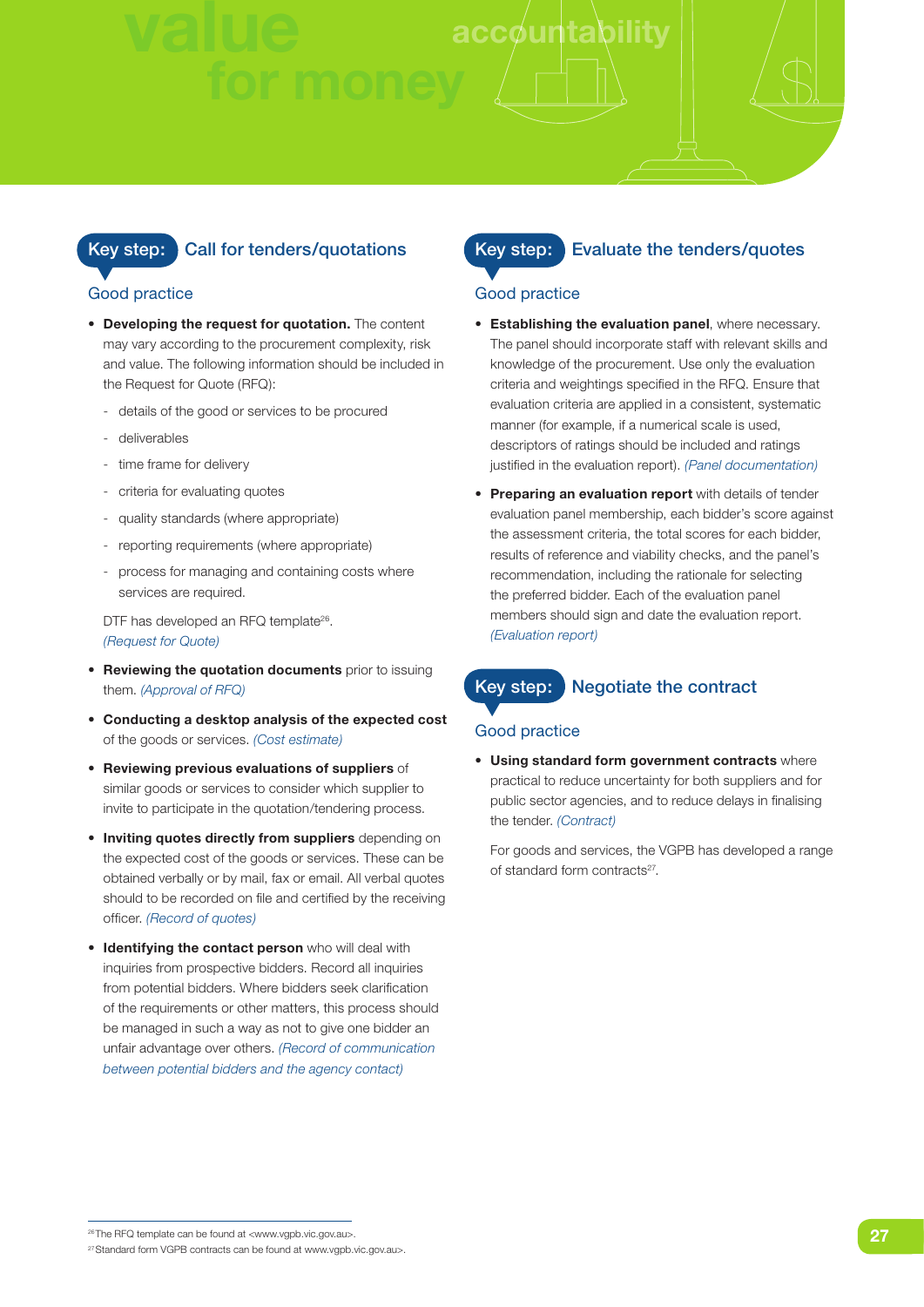#### **Key step:** Award the contract

#### Good practice

- **Attaining approval to award the contract** from the appropriate delegated authority (the Department's Accredited Purchasing Unit or person/body independent of the evaluation panel) prior to work commencing or goods changing hands. *(Approval to award the contract)*
- Finalising the contract. The contract should reflect the outcomes of contract negotiations. Once completed and agreed, the formal agreement should then signed by both parties. *(Contract)*
- **Structuring contract payments** to provide for the holding of final payment until satisfactory completion of project, or receipt of goods or services. *(Contract)*
- **Advising unsuccessful bidders** in writing and provide them with an opportunity for a debrief as soon as practicable. This debrief should be limited to how the unsuccessful bidder did not meet the requirements. Record details of these communications. *(Record of advice to unsuccessful bidders)*
- **Disclosing summary information** for department contracts greater than \$100 000 on the VGPB's contracts publishing system within 60 days after the contract is awarded28. *(Contracts publishing system)*

#### **PHASE 3: Monitor and evaluate contractor performance**

The aims, key steps and suggested documentation for Phase 3 of the procurement process, *Monitor and evaluate contractor performance*, are summarised in Figure 5D.

#### **Figure 5D**

#### **PHASE 3: MONITOR AND EVALUATE CONTRACTOR PERFORMANCE**

#### **AIM**

• To ensure that goods and services are provided according to the contract.

#### **KEY STEPS**

- Monitor progress and quality
- Verify and validate supplier charges
- Evaluate contractor performance

#### **DOCUMENTATION**

- Minutes of supplier meetings
- Performance reporting
- Evaluation of contractor performance
- Approved invoices
- Notes of discussion and resolution with contractor
- Contract variations
- Payment records
- Progressive business reporting
- Business case

*Source:* Victorian Auditor-General's Office.

28 Contracts publishing system can be found at <www.tenders.vic.gov.au>.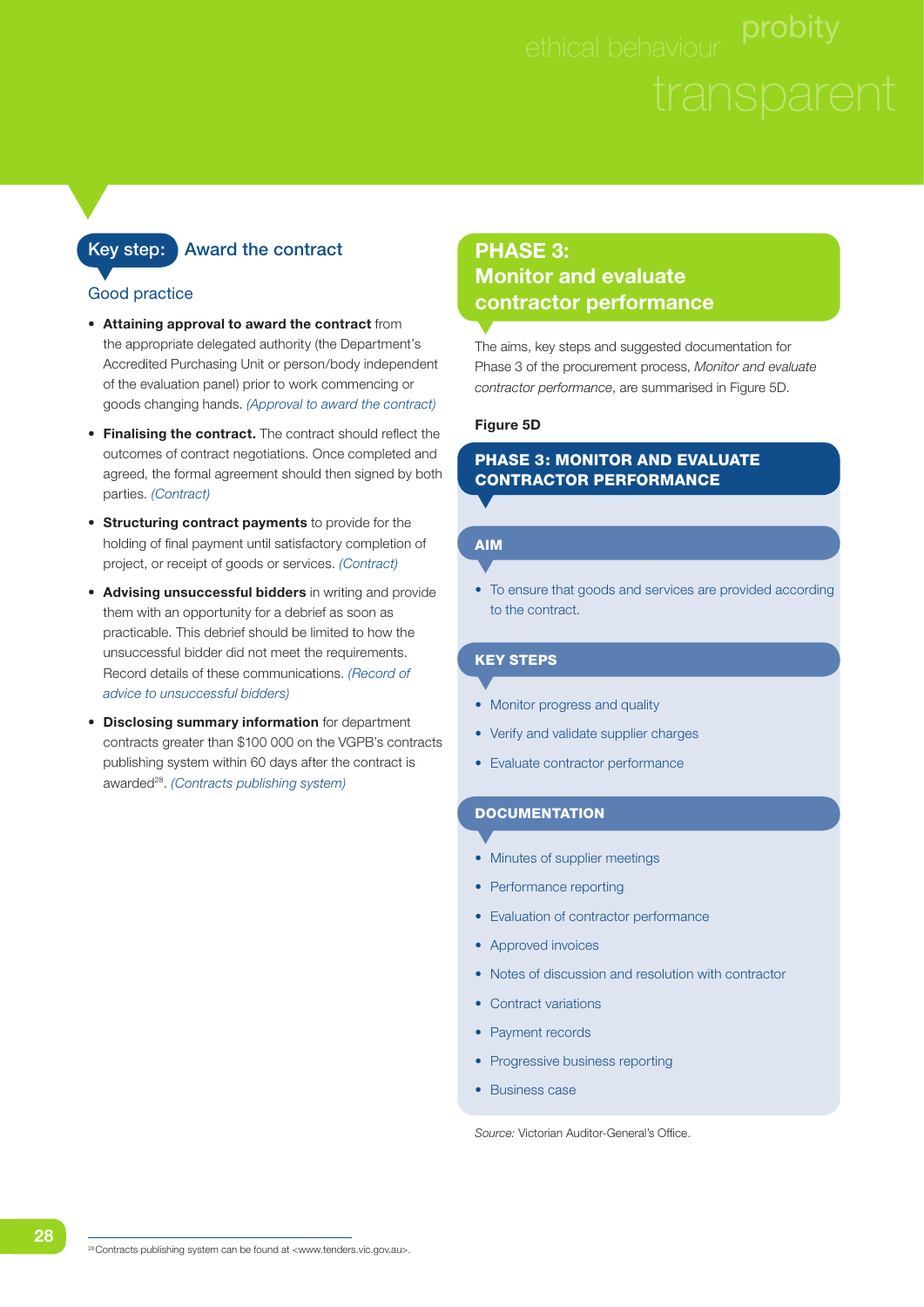#### **Key step: Monitor progress and quality**

#### Good practice

- **Appointing a contract manager** with appropriate contract experience and training.
- **Maintaining minutes of all meetings with suppliers.**  *(Minutes of supplier meetings)*
- **Assessing the extent of supplier's compliance** with key contractual requirements, and achievements against contract milestones and deliverables. *(Performance reporting)*

#### **Key step: Verify and validate supplier charges**

#### Good practice

- **Evaluating and documenting contractor performance** against performance standards specified in tender documentation prior to making payment. *(Evaluation of contractor performance)*
- **Regularly monitoring the contract** to ensure that the deliverable invoiced has been supplied and meets the quality requirements. Check that invoiced amounts are correct and accord with the contract, and that the necessary sign-offs have been given. *(Approved invoices)*

 If the deliverables have not met quality requirements, contact the contractor and resolve the matter. If the matter cannot be resolved within a reasonable period, implement the contract dispute resolution clause. *(Notes of discussion and resolution with contractor)*

- **Approving variations** to contracts prior to goods or services being provided. *(Contract variations)*
- **Reporting payments on a cumulative basis** to ensure compliance with budgeted amounts, and early identification of potential over-runs of approval limits. *(Payment records, progressive business reporting)*

#### **Key step: Evaluate contractor performance**

#### Good practice

• **Reviewing the contractor's performance** and the quality of the deliverables, before making the final contract payment. When evaluating performance, the contract manager should determine the extent to which the requirements were met, whether any problems arose, the level of satisfaction with the procurement outcome, and whether the performance standards were met. *(Evaluation of contractor performance)*

 When making decisions about extensions or variations to contracts or prior to re-engaging a contractor, a business case (or similar) should be developed. It should contain consideration of the ongoing business need, the rationale for re-engaging the contractor, including consideration of alternative options (e.g. re-tender), and consideration of contractor performance. *(Business case)*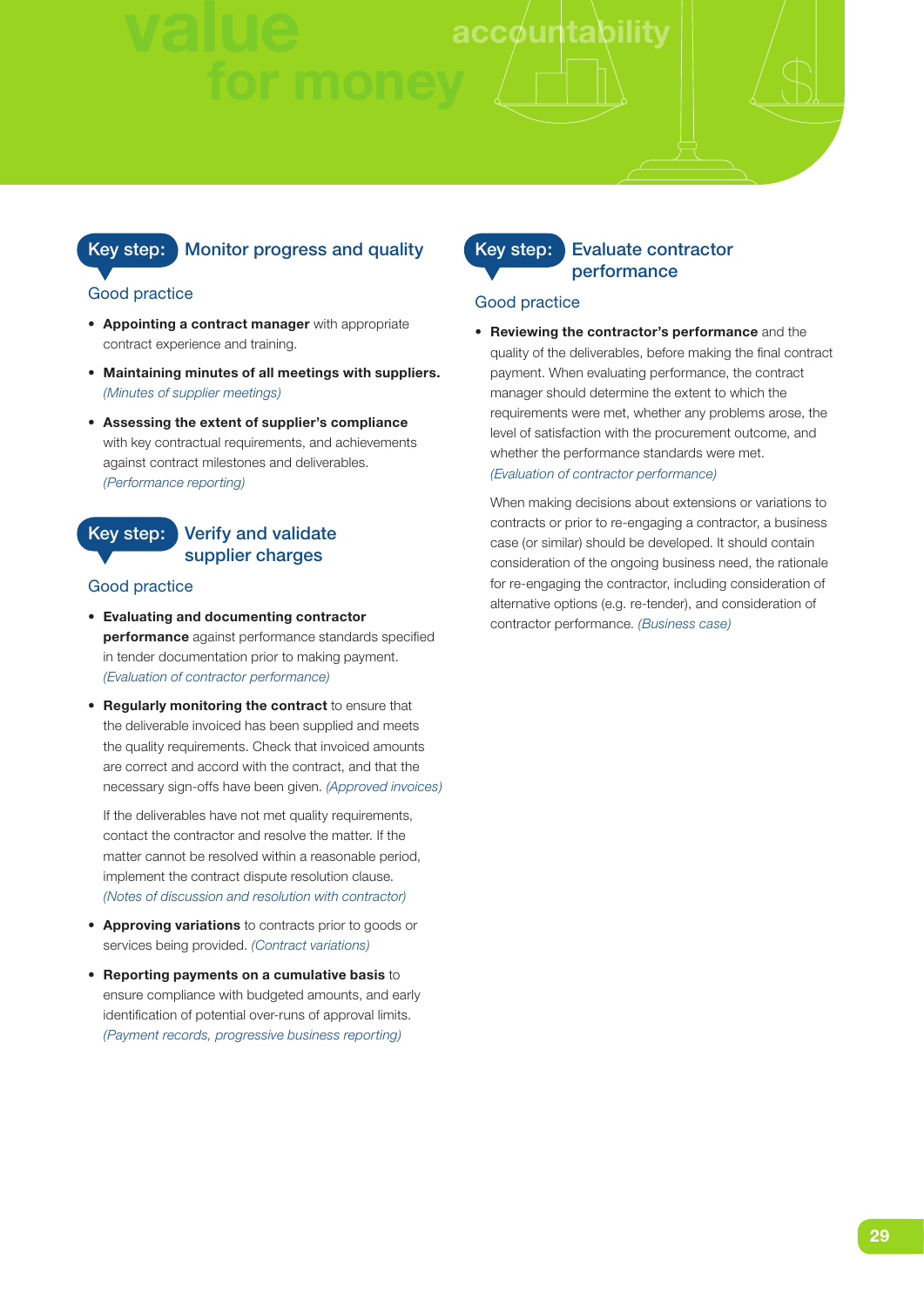#### **PHASE 4: Evaluate and improve procurement processes**

The aim, key steps and suggested documentation for Phase 4 of the procurement process, *Evaluate and improve procurement processes*, are summarised in Figure 5E.

#### **Figure 5E**

#### **PHASE 4: EVALUATE AND IMPROVE PROCUREMENT PROCESSES**

#### **AIM**

• To continuously improve procurement outcomes through refinement of processes.

#### **KEY STEPS**

- Review adherence with established processes
- Evaluate opportunities to improve processes
- Incorporate process improvements

#### **DOCUMENTATION**

- Periodic procurement review
- Contract management review
- Quality assurance sign-offs
- Stakeholder feedback
- Updated procurement manuals, plans and policies
- Staff training records
- Process improvement implementation plan

Source: Victorian Auditor-General's Office.

#### **Key step:** Review adherence with **established processes**

#### Good practice

- **Performing a periodic procurement review and contract management review** to determine if established processes were followed, recording reasons for any non-compliance with processes to determine the need to revise practice opportunities for staff training. *(Periodic procurement review, contract management review)*
- **Reviewing documents relating to the procurement** to ensure sufficiency of audit trail and the presence of required sign-offs by internal and/or independent quality assessors. *(Quality assurance sign-offs)*

#### **Key step: Evaluate opportunities to improve processes**

#### Good practice

• **Seeking feedback from suppliers, users, contractors and consultants** to determine their satisfaction with the procurement/contract management processes, and seek suggestions for improvement. *(Stakeholder feedback)*

#### **Key step: Incorporate process improvements**

#### Good practice

- **Reviewing and updating manuals, plans and policies as necessary.** *(Updated procurement manuals, plans and policies)*
- **Training staff in revised processes.** *(Staff training records)*
- **Using change-management strategies** to implement revised processes. *(Process improvement implementation plan)*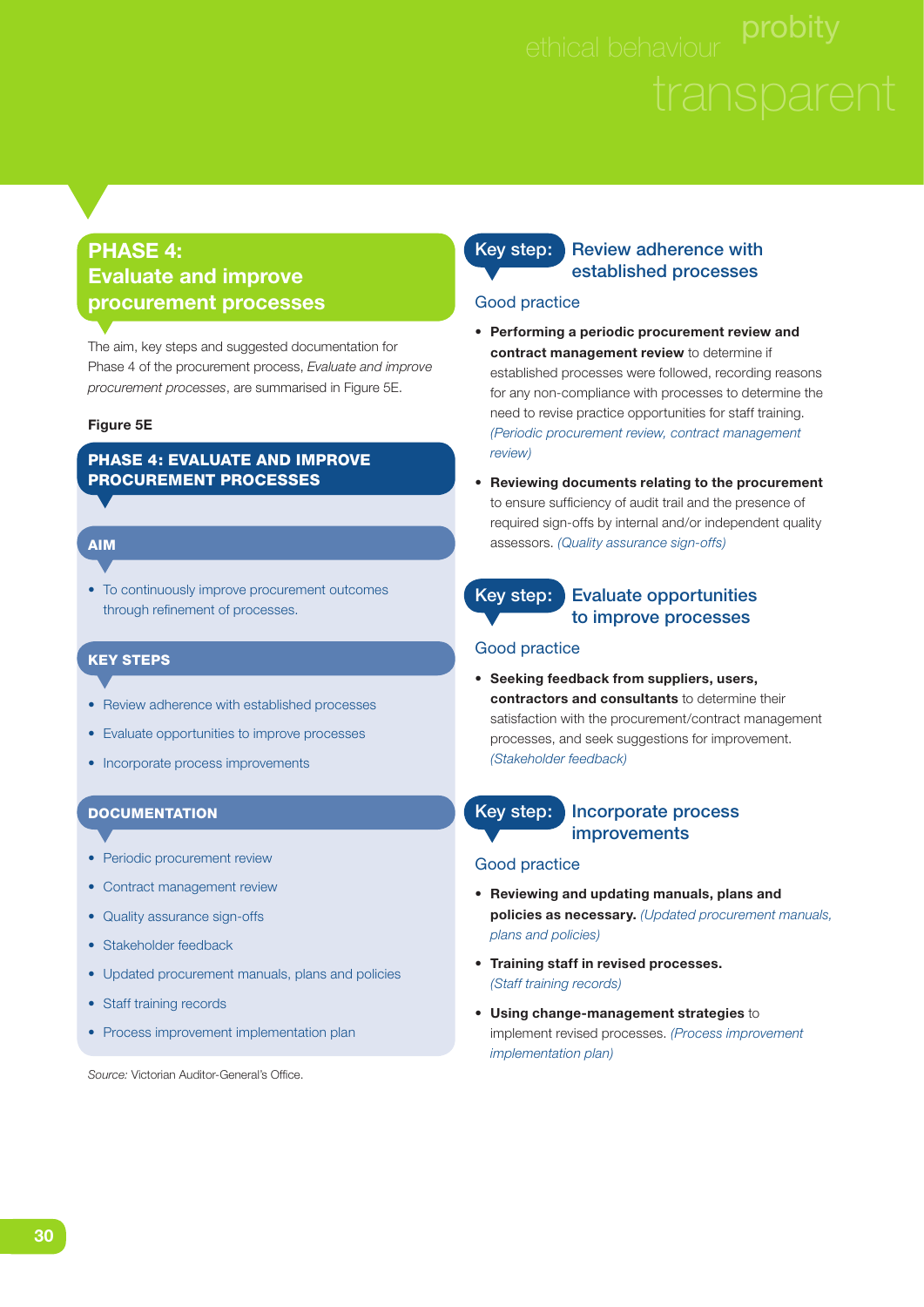Published by the Victorian Auditor-General's Office, Level 24, 35 Collins Street, Melbourne. First published October 2007. Also published on <www.audit.vic.gov.au>

© Copyright State of Victoria, 2007.

This publication is copyright. No part may be reproduced by any process except in accordance with the provisions of the Copyright Act 1968.

ISBN 1 921060 48 4

2007-08:5